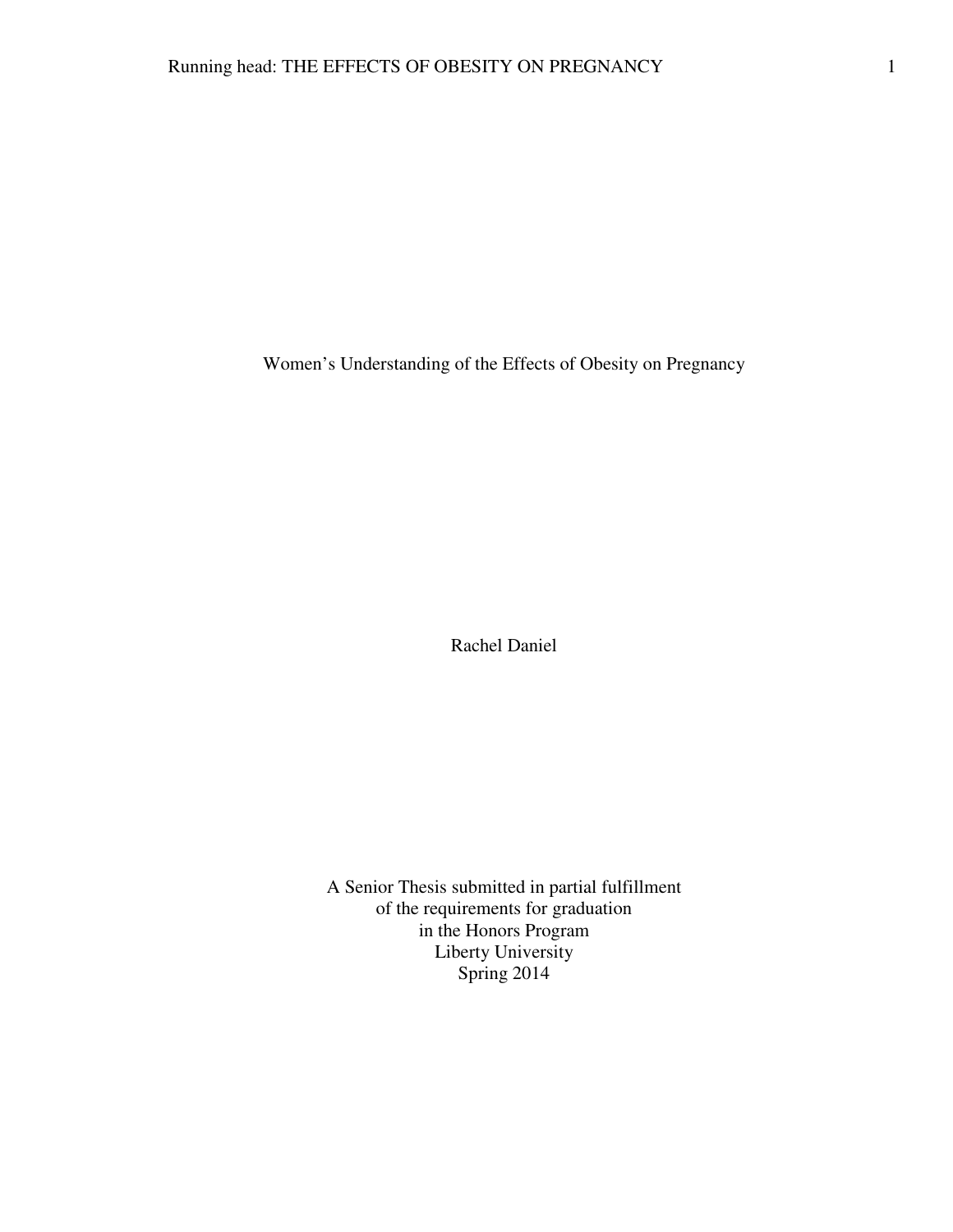Acceptance of Senior Honors Thesis

This Senior Honors Thesis is accepted in partial fulfillment of the requirements for graduation from the Honors Program of Liberty University.

> Cynthia Goodrich, EdD, MSN, RN, CNE Thesis Chair

\_\_\_\_\_\_\_\_\_\_\_\_\_\_\_\_\_\_\_\_\_\_\_\_\_\_\_\_\_\_

Tracey Turner, MSN, RNC-OB. Committee Member

\_\_\_\_\_\_\_\_\_\_\_\_\_\_\_\_\_\_\_\_\_\_\_\_\_\_\_\_\_\_

Chad Magnuson, Ph.D. Committee Member

\_\_\_\_\_\_\_\_\_\_\_\_\_\_\_\_\_\_\_\_\_\_\_\_\_\_\_\_\_\_

Marilyn Gadomski, Ph.D. Assistant Honors Director

\_\_\_\_\_\_\_\_\_\_\_\_\_\_\_\_\_\_\_\_\_\_\_\_\_\_\_\_\_\_

\_\_\_\_\_\_\_\_\_\_\_\_\_\_\_\_\_\_\_\_\_\_\_\_\_\_\_\_\_\_ Date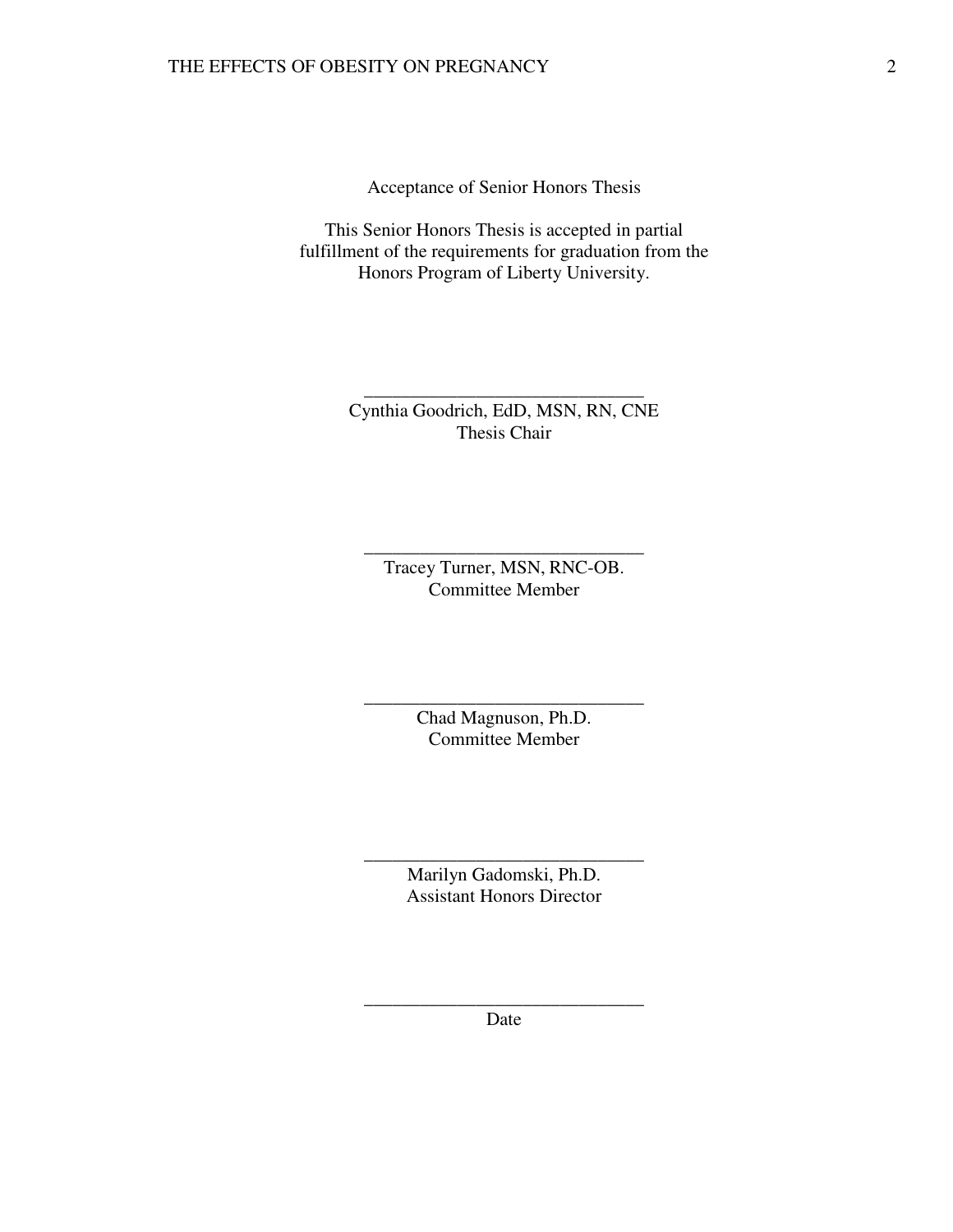### Abstract

Obesity is a serious issue and is becoming a significant problem around the world. Obesity in general causes and complicates many health problems. As obesity increases in the population at large, the incidence of obesity in pregnancy continues to increase. Obesity during pregnancy has been linked in numerous studies to multiple complications, and the issues and risks have been clearly established. Also becoming pregnant or having multiple pregnancies increases the likelihood of developing obesity. Obese women of childbearing age many times do not even know these risks exist. There is a need to educate these women before they become pregnant, and there is a need to educate all women because they may be faced with these problems in the future. This study researched women's understanding of the effects of obesity on pregnancy. The eight participants were college students chosen from a female dorm on a Christian university campus. A pretest, educational intervention, and posttest study design was implemented. The posttest scores were found to be significantly higher than the pretest scores indicating that learning took place during the intervention. This finding demonstrates the need for more education for women in general regarding these risks.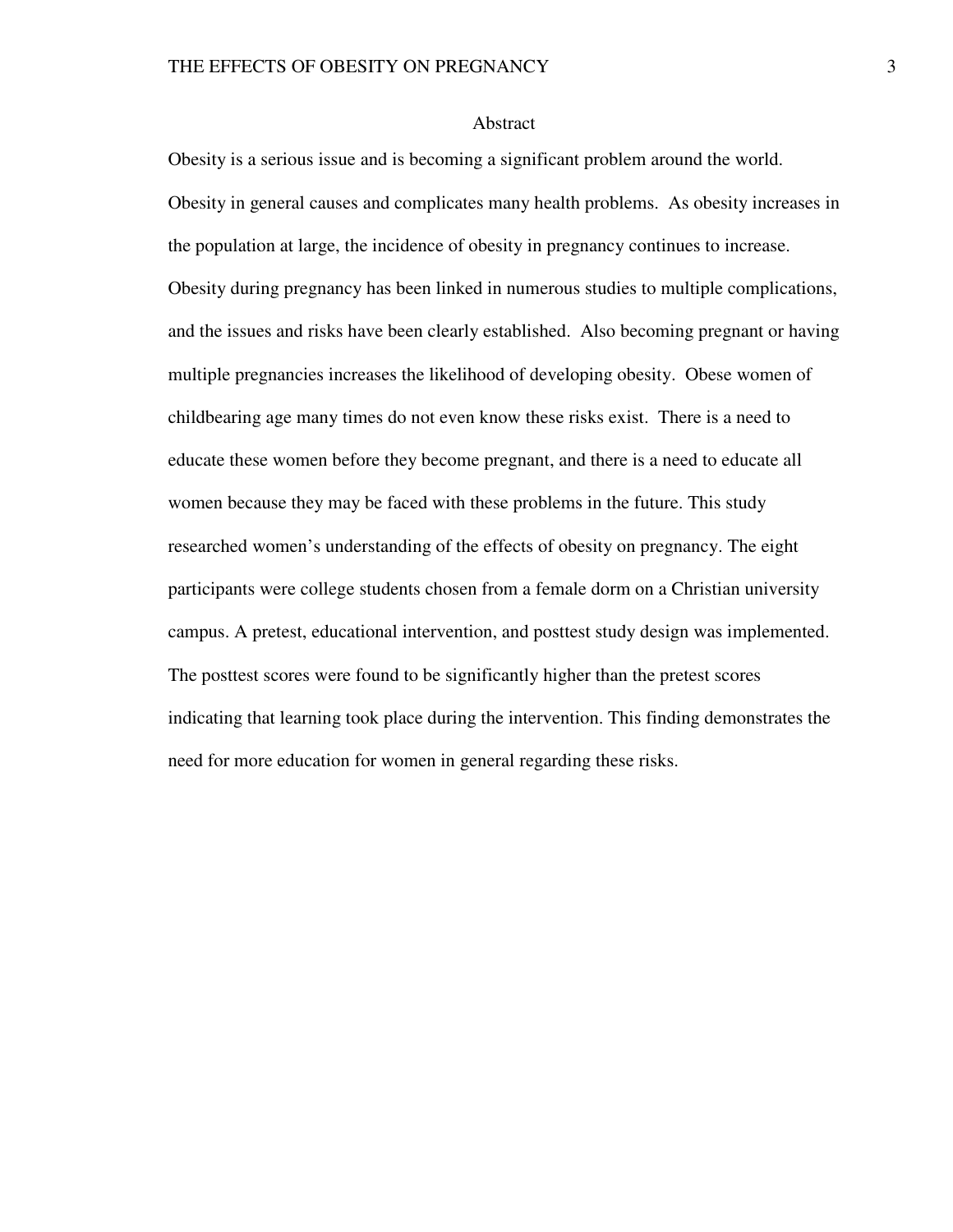Women's Understanding of the Effects of Obesity on Pregnancy

The impact that obesity has on pregnancy is profound and can be devastating for both the mother and the baby. Obesity has increased greatly in recent years, and with this increase, complications associated with obesity and pregnancy are becoming more and more common. Obesity during pregnancy greatly increases the risk of complications that may occur. It is essential to understand the impact that obesity has on pregnancy, the possible complications that may occur, the current level of understanding about these complications, and the measures that need to be put in place to raise awareness and decrease the occurrence of these complications.

# **Obesity and Pregnancy Complications**

In recent years, obesity has become an increasingly commonplace issue across the United States. As obesity becomes a more pronounced and widespread problem, the incidence of women being overweight or obese at the start of pregnancy also increases (Sarwer, Allison, Gibbons, Markowitz, & Nelson, 2006). In the United States' population in general, approximately 60-70% of people are considered obese or overweight (American Heart Association, 2013, para. 2). More than one-third of adults in America can be classified as obese which is equivalent to almost 78 million people (American Heart Association, 2013, para. 3). For women specifically, it is estimated that more than 60% of American women classify as overweight, and of that 60%, one-third classify as obese (Office of Women's Health, 2012, para. 1). Body mass index (BMI) is a calculation implemented to indicate approximately how much body fat a person has without actually measuring it. This number is helpful in determining if a typical person is at a healthy weight. A healthy BMI is between 18.5 and 24.9. Overweight is defined as a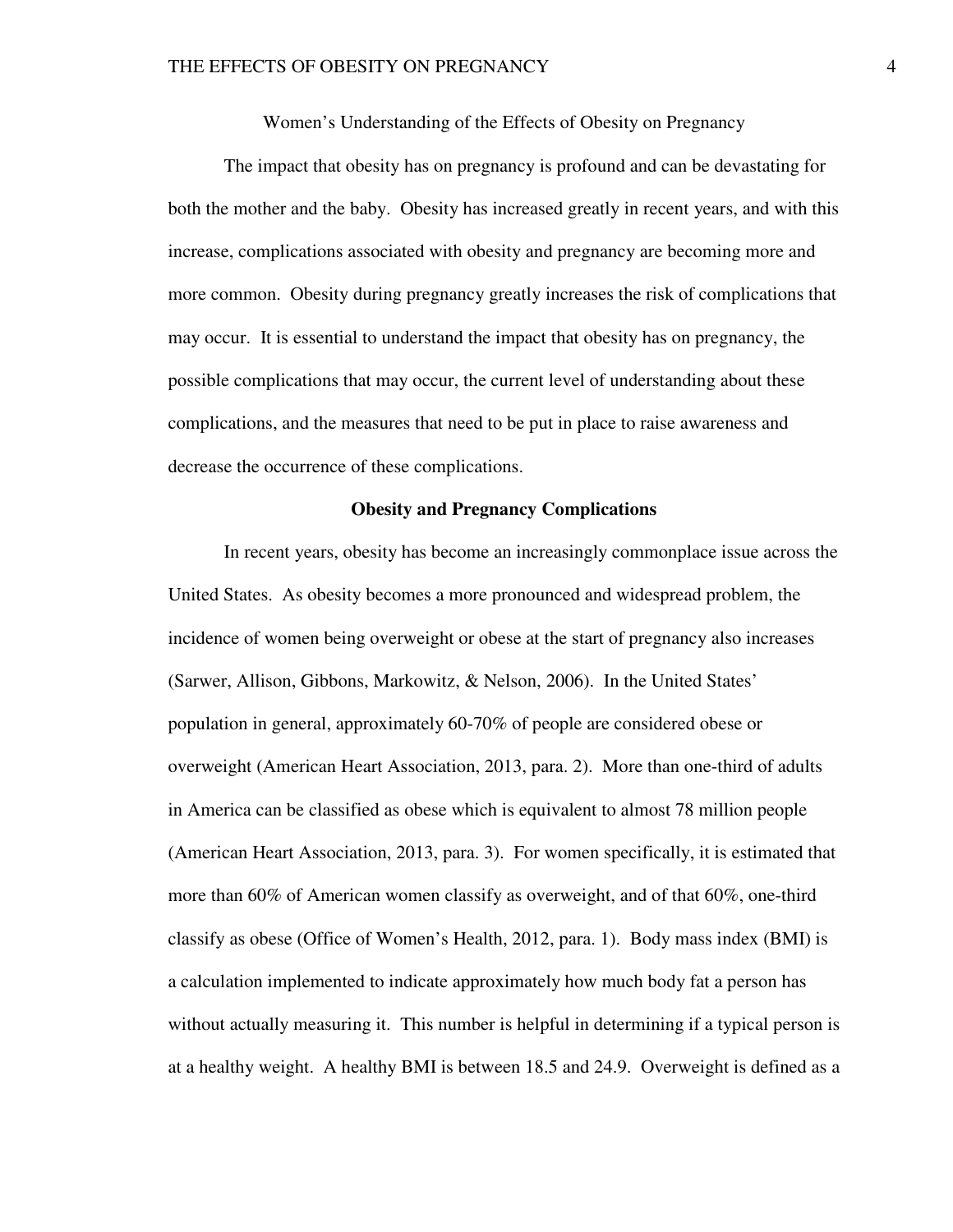BMI between 25 and 29.9 whereas obese is identified as a BMI of 30 or greater (Centers for Disease Control and Prevention, 2012).

# **Obesity**

Obesity is a condition in which a person has an excess of adipose tissue. It indicates that a person's weight is considerably higher than what would be considered healthy for that person. The label of obese is applied to anyone who weighs 20% or greater than the weight that has been determined to be her best in terms of health. Obesity typically occurs as a result of too many calories being consumed and not enough calories being expended (American Heart Association, 2013). Aspects that influence the development of obesity are personal choice and actions, culture and surroundings, as well as a genetic component. Cultural issues in America that impact obesity include large serving sizes, lack of exercise and inability to prepare nutritious foods due to time constraints, and utilizing motor vehicles as the primary mode of transportation instead of something that would be physically active (Office of Women's Health, 2012).

#### **Pregnancy Complications related to Obesity**

Specifically during pregnancy, obesity is linked with both difficulty becoming pregnant and problems maintaining a pregnancy. Also obesity is related to a higher incidence of developing complications during pregnancy (Sarwer et al., 2006). These complications associated with obesity can affect both the mother and the child. Some of these problems include increased duration of pregnancy and obesity later in life (Arrowsmith, Wray, & Quenby, 2011; Ezeanochie Ande, & Olagbuji, 2011; Herring et al., 2010). Other complications include preeclampsia, premature delivery, gestational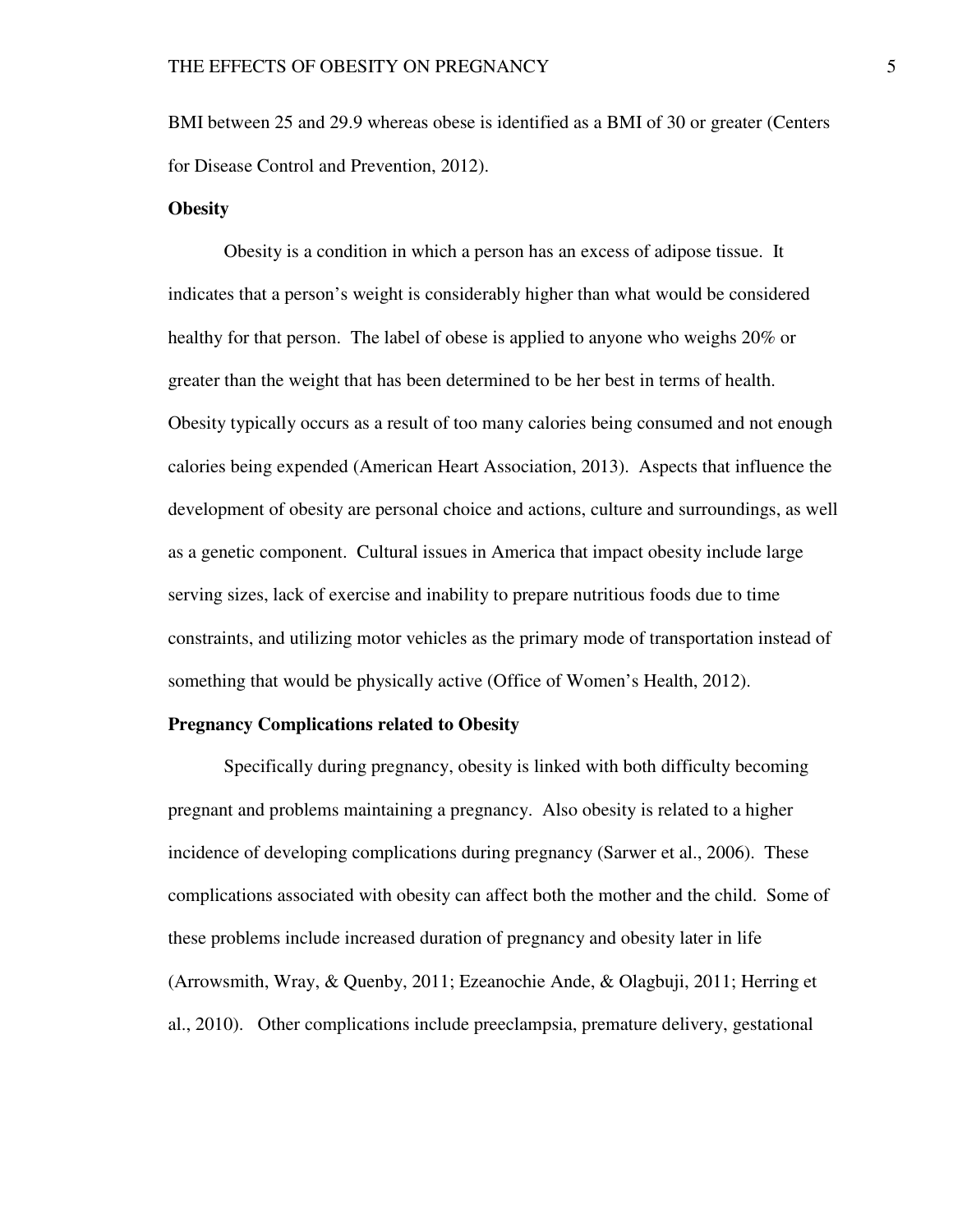diabetes, induction of labor, cesarean delivery, miscarriage, stillbirth, macrosomia, and congenital defects (Sarwer et al., 2006).

**Infertility.**Infertility is described as inability to achieve conception despite 12 months of unprotected intercourse. The two types of infertility are primary and secondary infertility. A couple would be diagnosed with primary infertility if they had not previously conceived at any point. Secondary infertility involves a couple that has conceived in the past, regardless of whether or not the pregnancy progressed to full term, but is currently having difficulty becoming pregnant. Infertility can result from problems in the man or the woman, and the problems are evenly divided between the two with about half resulting from the man and half resulting from the woman. Fertility issues tend to become more prominent as a person gets older. Infertility problems impact approximately 15% of Americans of child-bearing age (Johns Hopkins Medicine, 2008, para. 3).

According to Sarwer and associates (2006), obesity negatively impacts fertility in numerous ways such as causing abnormal menstrual periods, lack of a period, lack of ovulation, and miscarriage. Irregular periods, difficulty conceiving, and miscarriages are especially prevalent when additional weight collects around the abdomen. The reasons behind these findings are not fully known. However, additional adipose may lead to infertility related to the body's development of opposition to insulin, high levels of insulin in the blood, and high androgen levels. Because adipose tissue holds androgens, it has a significant part in controlling the amount that is able to be accessed. The more adipose tissue that a woman possesses, the more androgens that are able to be released. This release of androgens results because increased weight causes decreased levels of sex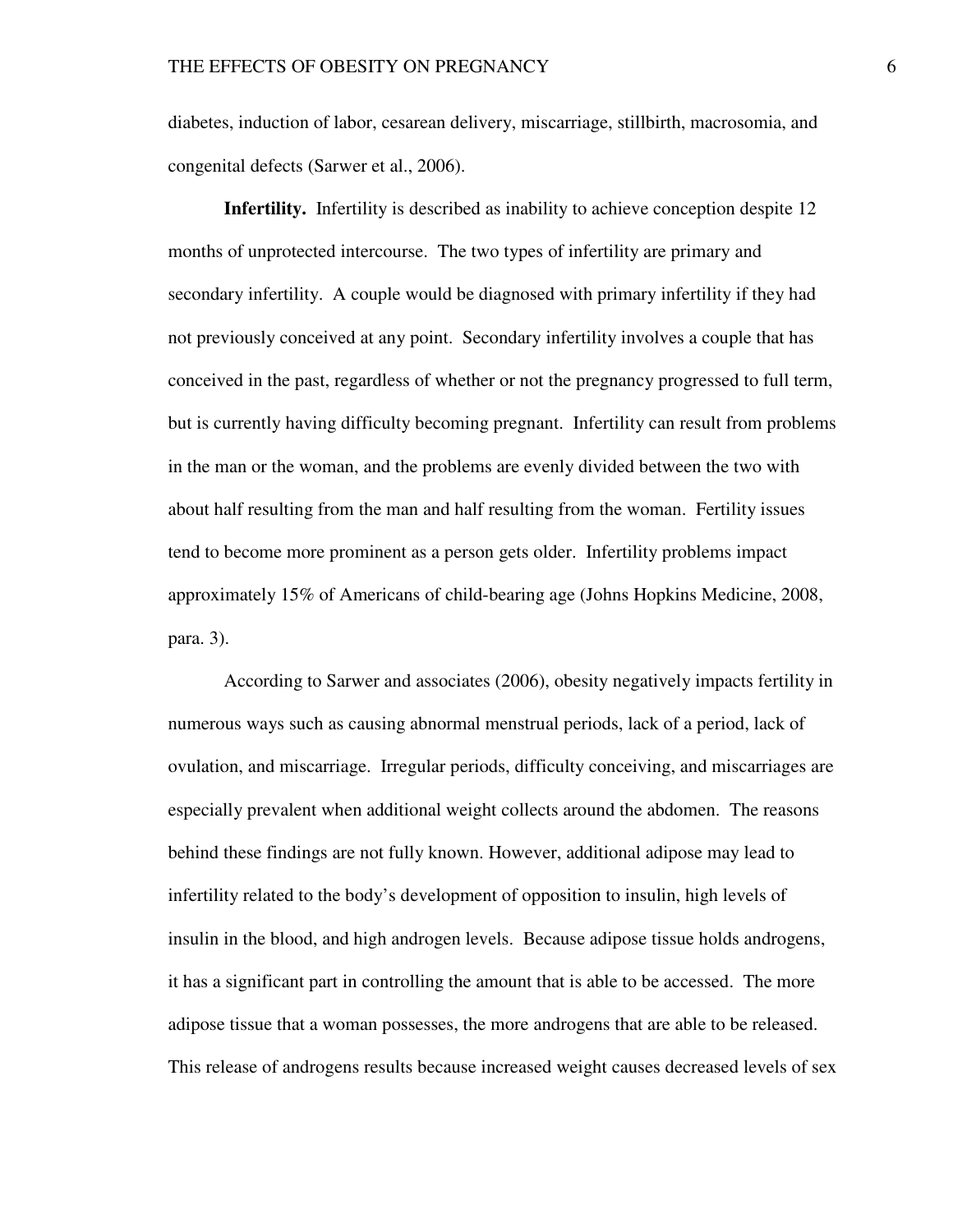hormone-binding globulin which elevates androgen levels. Peptides such as leptin and ghrelin may also be involved (Sarwer et al., 2006).

Polycystic ovarian syndrome (PCOS) may offer a better understanding as to the way in which obesity and infertility are connected. PCOS is a condition in which a woman has high levels of androgens, irregular menstrual cycles, and frequently fails to ovulate. This lack of ovulation may occur due to the formation of cysts. The reasons behind the development of PCOS are not well understood (Sarwer et al., 2006). However, the pathophysiology is thought to involve the relationship of elevated levels of androgens or insulin—or possibly both—to hormone levels. A person's environment, genetic make-up, body weight, and irregularities in parts of the endocrine system such as the hypothalamus, pituitary, and ovaries are all implicated in the development of PCOS (Teede, Deeks, & Moran, 2010).

PCOS often involves obesity either before or during the formation of the condition which may indicate that obesity is somehow involved in the occurrence of the condition. Around half of women who have PCOS are obese (Sarwer et al., 2006). Obesity by itself elevates androgen levels and the incidence of infertility which may indicate its connection to the occurrence of PCOS. Also when a person has both PCOS and obesity, the obesity further intensifies resistance to insulin as well as other symptoms of the condition related to metabolism and reproduction (Teede et al., 2010).

The reproductive manifestations of PCOS relate to impaired performance of the ovaries. As a result of ovary dysfunction, patients present with no period at all or very minimal and spread out periods. These menstrual irregularities occur because the woman is not ovulating or is not ovulating regularly for a prolonged period of time. Over time,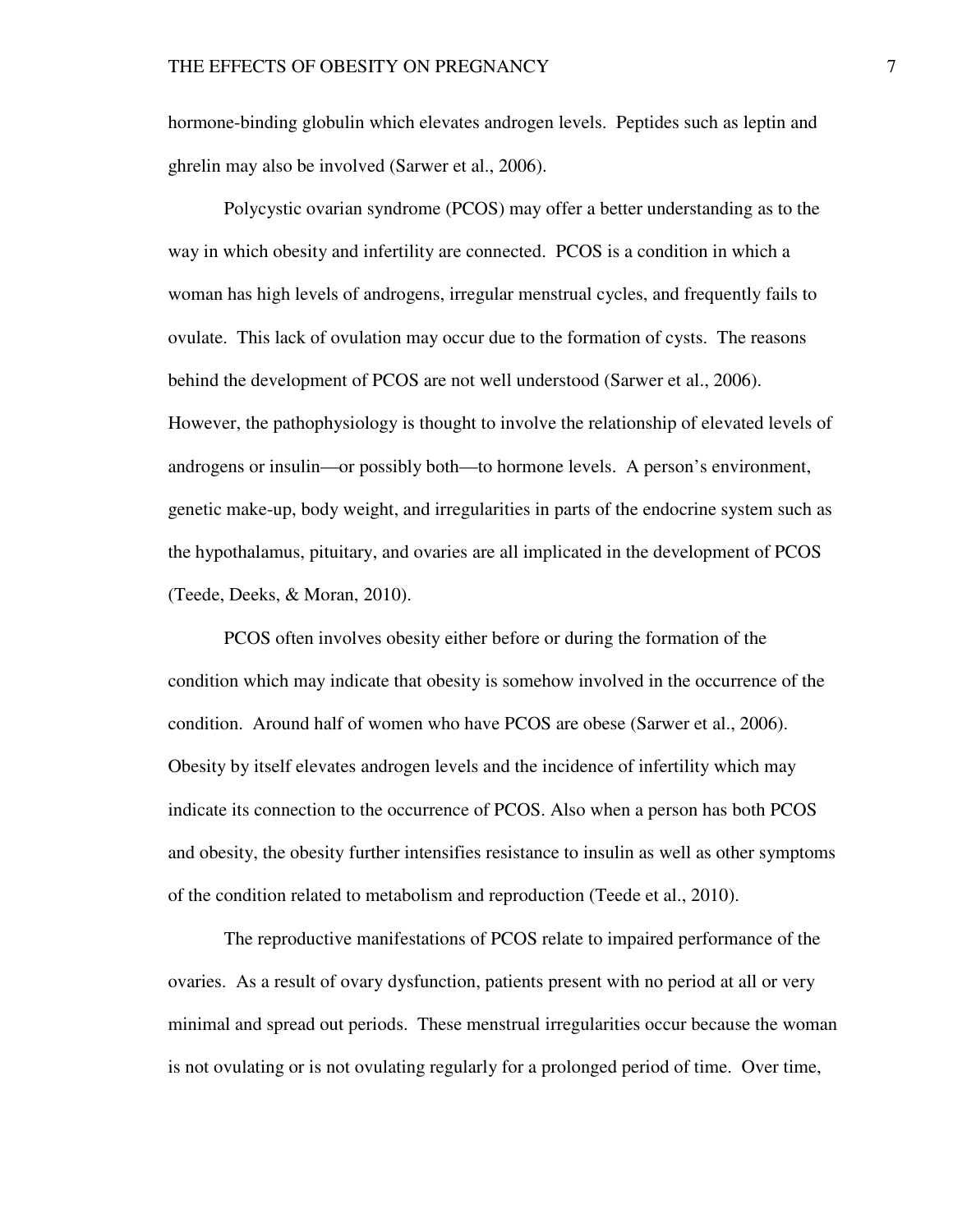this lack of ovulation can actually cause sporadic uterine bleeding that is not related to menstruation but can be confused with it. The reason that ovulation does not occur may be the result of high levels of androgens and insulin. When higher levels of luteinizing hormone and insulin develop, they together promote the formation of androgen. When insulin does not function as it should in the body due to an inability of the body to respond to insulin, the levels rise in the blood stream. Hyperinsulinemia subsequently increases the level of testosterone in the blood stream (Teede et al., 2010). In women who have PCOS, testosterone, which is an androgen, can be double the typical level, and high testosterone levels are associated with high levels of luteinizing hormone (Hywood, 2012). Both high androgen levels and high insulin levels lead to a diminished ability of the ovaries to form follicles (Teede et al., 2010). This is because when the amount of androgen in the ovaries increases, follicle stimulating hormone is blocked resulting in the follicles not being able to form or grow (Hywood, 2012). The follicle which contains the oocyte is what eventually turns into the fully developed ovum through a process of maturation and enlargement. The ovum is the egg cell that moves into the fallopian tube and must be fertilized in order for conception to occur. Therefore, without the development of the follicle, pregnancy will not occur (Davidson, London, & Ladewig, 2012).

Along with the overproduction of androgens, problems in the hypothalamic pituitary axis are also involved in PCOS. This is because the hypothalamus pituitary axis is responsible for forming gonadotrophin releasing hormone (GnRH), and in conditions such as PCOS, GnRH is overproduced. This overproduction results in subsequent overproduction of luteinizing hormone which then throws off the balance of luteinizing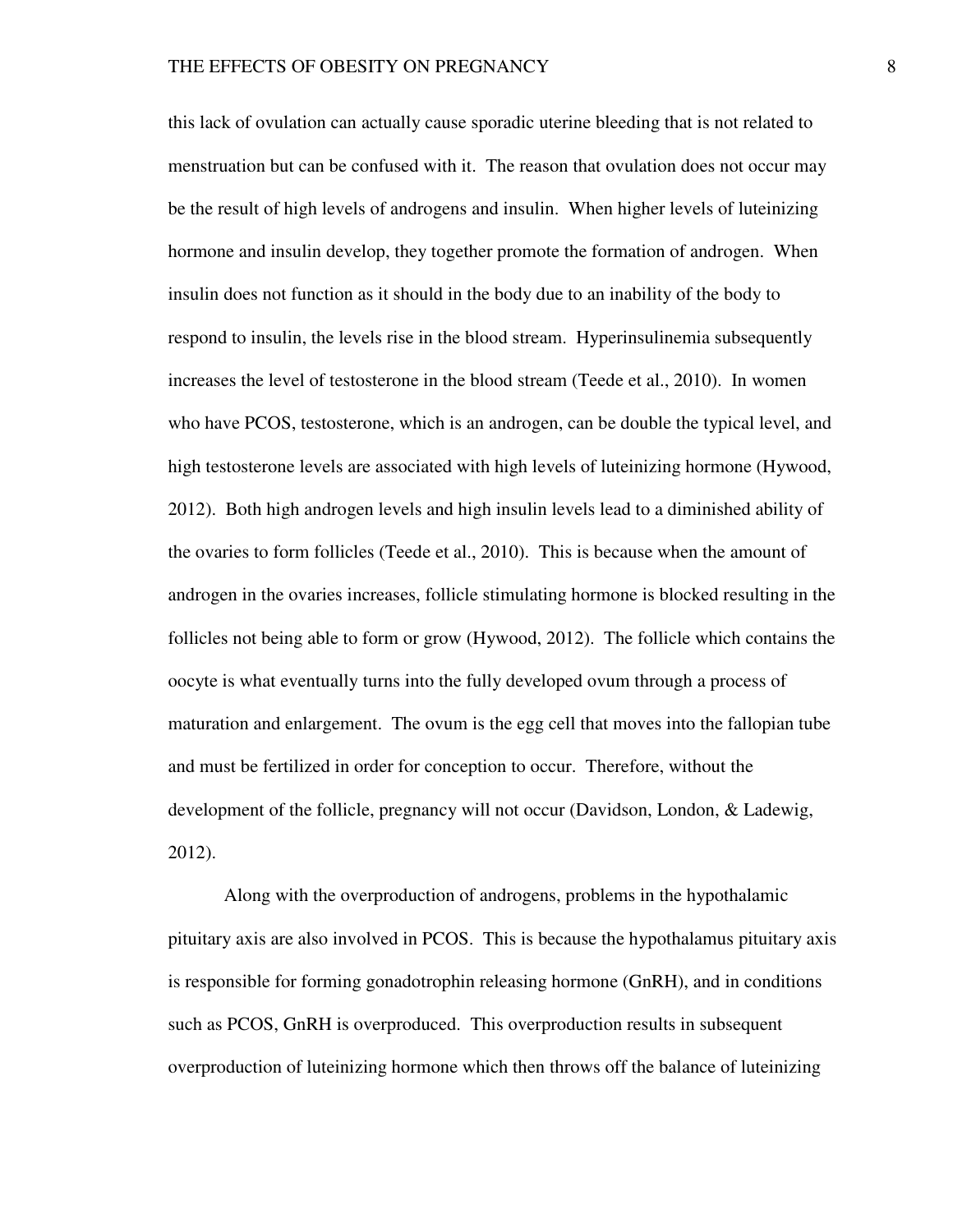hormone to follicle stimulating hormone. When levels of luteinizing hormone are high, follicle stimulating hormone is not produced probably because the hypothalamus recognizes that estrogen levels are already too high (Hywood, 2012).

Another important factor in PCOS and infertility is uterine blood flow. Adequate blood supply to the uterus is a significant factor in the ability of the embryo to implant in the endometrium of the uterine wall. Some women who have PCOS have been shown to have diminished blood flow in the uterus which may contribute to difficulty becoming pregnant as well as miscarriage after conception (Lam, Johnson, & Raine-Fenning, 2009). In general, it has been indicated that weight loss may be able to improve fertility because it helps to normalize menstruation and increase ovulation (Sarwer et al., 2006).

**Miscarriage.** Miscarriage is also associated with obesity during pregnancy (Sarwer et al., 2006). Miscarriage is the unplanned loss of the baby that occurs prior to the twentieth week of gestation (Storck, 2012). It is usually a result of issues related to the chromosomes of the fetus and typically happens during the initial 12 weeks of gestation. The link between obesity and miscarriage is not fully understood and is likely related to several different aspects. Many different theories have been developed, but it is probably associated with abnormal oocytes, an alteration in the ability of the endometrium to receive the embryo, as well as inflammatory issues. Obesity is linked with both insulin resistance and a prolonged period of inflammation. Numerous inflammatory mediators which are elevated in those that are obese adversely affect the ability of the embryo to both grow and implant. Also leptin is found to be higher in women that are obese which has been shown to inhibit development of the follicle which leads to substandard oocytes and embryos. Improper oocytes and embryos result in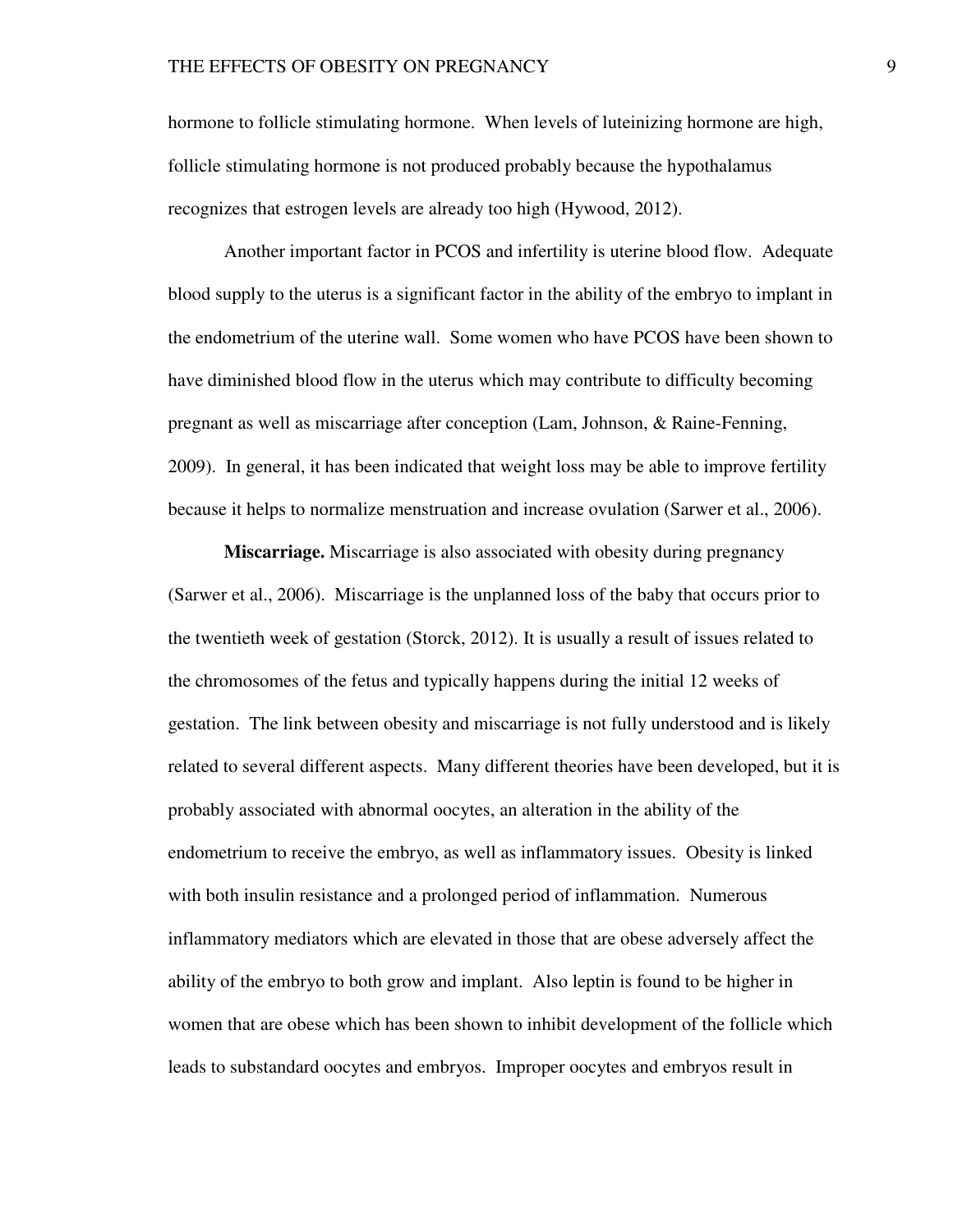issues with implantation and a higher probability of miscarriage (Pandey & Bhattacharya, 2011).

**Congenital Defects.** In addition, there is an elevated incidence of congenital defects in infants of obese women. These problems may involve neural tube defects including spina bifida and anencephaly which are likely related to the mother's dietary intake and especially consuming foods with a high glycemic index on a regular basis (Sarwer et al., 2006). Proper intake of folic acid before pregnancy is especially important for women that are obese in order to prevent birth defects, particularly neural tube defects (Phillips, 2012). Women who are obese or have diabetes should be consuming larger daily amounts of folic acid than women who do not have these conditions. The recommendation is that these women should be consuming 5 mg of folic acid each day starting two months before they plan to become pregnant and continuing through the first trimester of pregnancy (Kennedy & Koren, 2012). Other defects include problems with the heart and the presence of multiple defects (Sarwer et al., 2006). In addition, other defects that are more likely to occur in the baby of an obese woman include cleft lip, cleft palate, anorectal atresia, hydrocephaly, and abnormalities involving the extremities (Maxwell & Glanc, 2011). These problems may not be found because of technical issues that occur at the time of the ultrasound (Phillips, 2012).

Ultrasounds during pregnancy are used to determine the anatomic structure of the baby, how well the baby is doing, if uteroplacental insufficiency is occurring, and to estimate the size and weight of the baby. Another type of imaging that may need to be used especially in obese patients is MRI. Detection of congenital defects through ultrasound is especially important and demanding in obese women because the baby of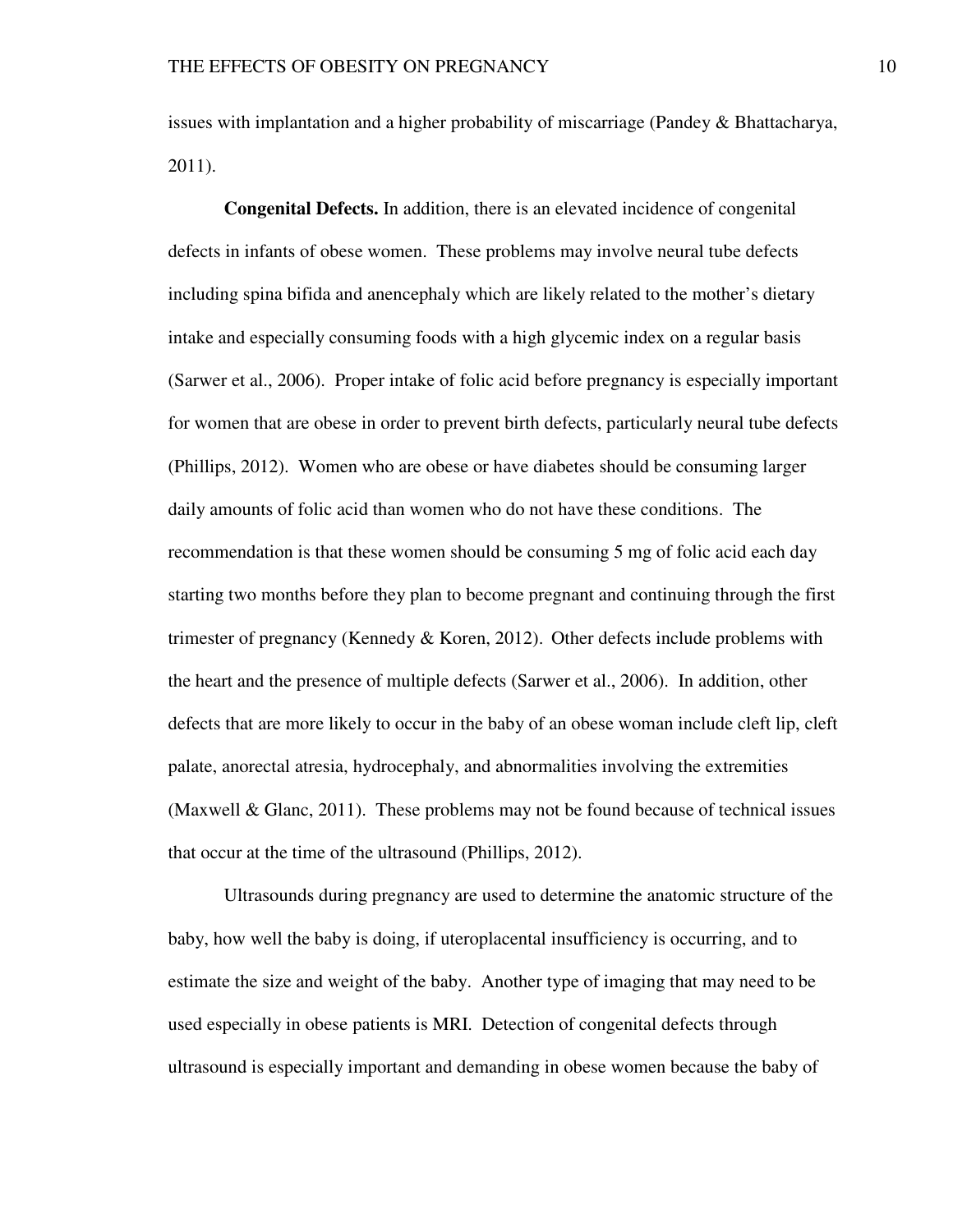such a woman is more at risk for having a defect, and because the actual imaging itself is harder to do. It is also harder to correctly determine fetal weight and the development of macrosomia through the ultrasound of obese women. Ultrasounds can be restricted in their ability to accurately visualize the fetus when the woman is obese. The ultrasound can be challenging and in some cases cannot actually be fully finished. In previous research, it has been demonstrated that in obese patients it is easier to miss considerable findings such as defects, and it is harder to see the heart, head, and spinal cord. It also causes more strain on the person doing the imaging and can actually lead to issues in the person's musculoskeletal system (Maxwell & Glanc, 2011).

It may become necessary for these women to have the analysis of their baby's anatomical structures sooner in pregnancy via the transvaginal ultrasound in order to improve visualization. The reason the images are not as clear is because of the amount of tissue that the ultrasound waves have to go through as well as the fact that there is more adipose tissue which soaks up the energy from ultrasound waves. New technology and methods of imaging for obese patients are being created and tested (Maxwell & Glanc, 2011).

**Stillbirth.** If a mother is obese, there is a greater likelihood of loss of the baby through stillbirth as opposed to those that weigh a normal amount. It is not completely understood why this occurs, but several factors may be implicated including diabetes, preeclampsia, small gestational size of the infant, and high cholesterol levels. High cholesterol may be a causative factor due to the related risk of blood clot formation in the placenta which may result in diminished blood flow to the placenta and subsequently to the fetus. This problem becomes additionally complicated if the mother also has diabetes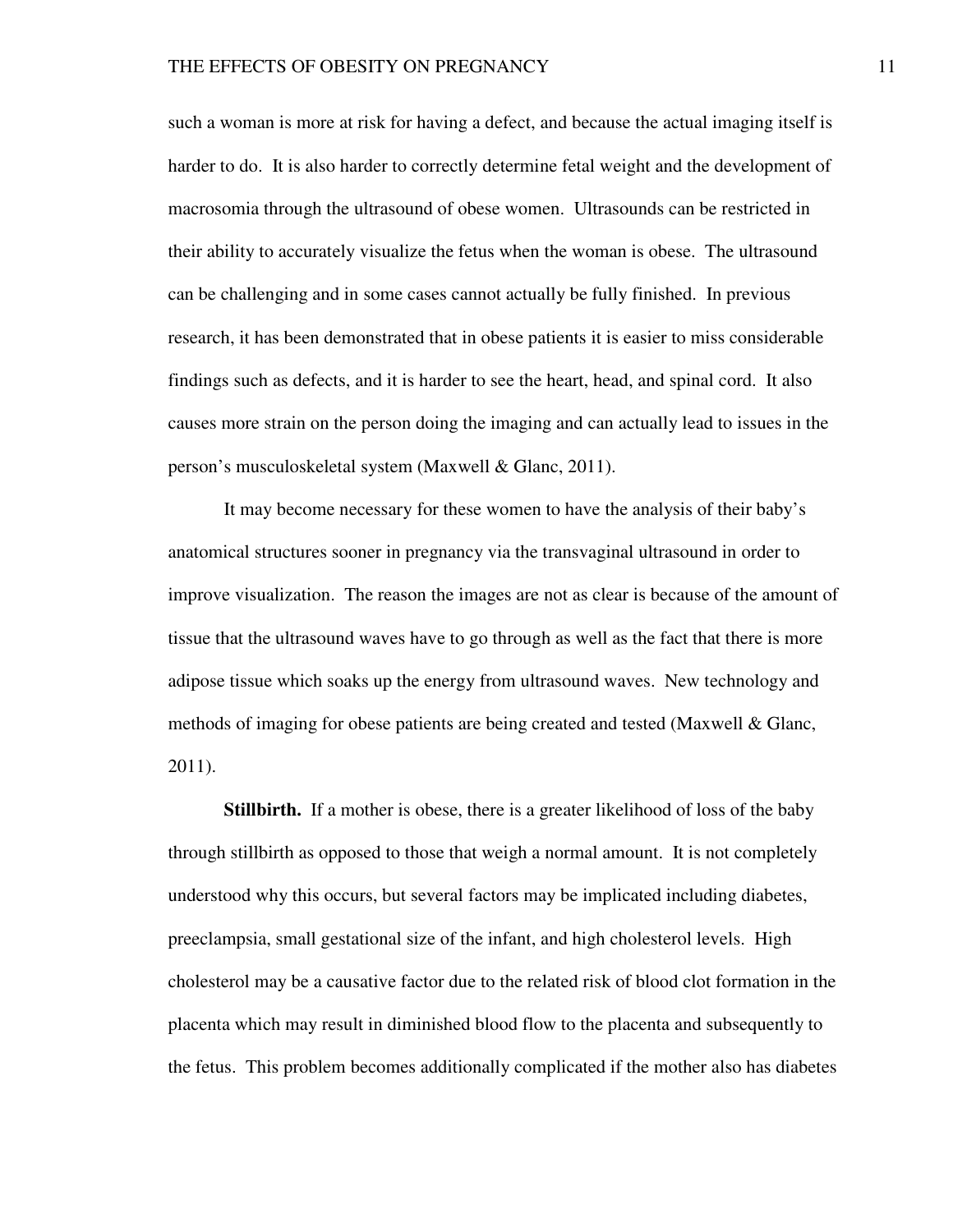because high cholesterol along with the body's inability to use insulin properly results in the impaired ability of the body to break down clots. If the body cannot break down clots, there is even more of a possibility of an inadequate blood supply reaching the developing baby (Kristensen, Vestergaard, Wisborg, Kesmodel, & Secher, 2005). Stillbirth is also more of a risk possibly because the baby's development is sped up as a result of too much insulin in the mother's blood stream together with the fact that there is uteroplacental insufficiency. Together, the result is insufficient oxygen reaching the baby and death of the baby (Maxwell & Glanc, 2011).

**Preeclampsia and premature delivery.** Obese women are at a higher risk of developing preeclampsia and hypertension during pregnancy (Nur Laila, Nor Aliza, Ismail, Zaki, & Shukri Othman, 2012). Preeclampsia is considered the occurrence of high blood pressure as well as protein in the urine that takes place after the twentieth week of pregnancy in a woman who had up until that time had normal blood pressure (Huppertz, 2008). The connection between obesity and pregnancy is related to the body's inability to use insulin properly, high levels of lipids and cholesterol in the blood, inflammation that occurs on a regular basis, and oxidative stress. These issues occur in obese women, and they are also present in women who develop preeclampsia. These similarities serve to clarify at least part of the connection that exists between these two problems. Because of these common components, obese women are more highly susceptible to developing preeclampsia during pregnancy. Numerous risk factors for developing preeclampsia include a low socioeconomic status, hypertension in the family history, past diagnosis of hypertension, the development of gestational diabetes, and a lifestyle that does not maintain health (Nur Laila et al., 2012).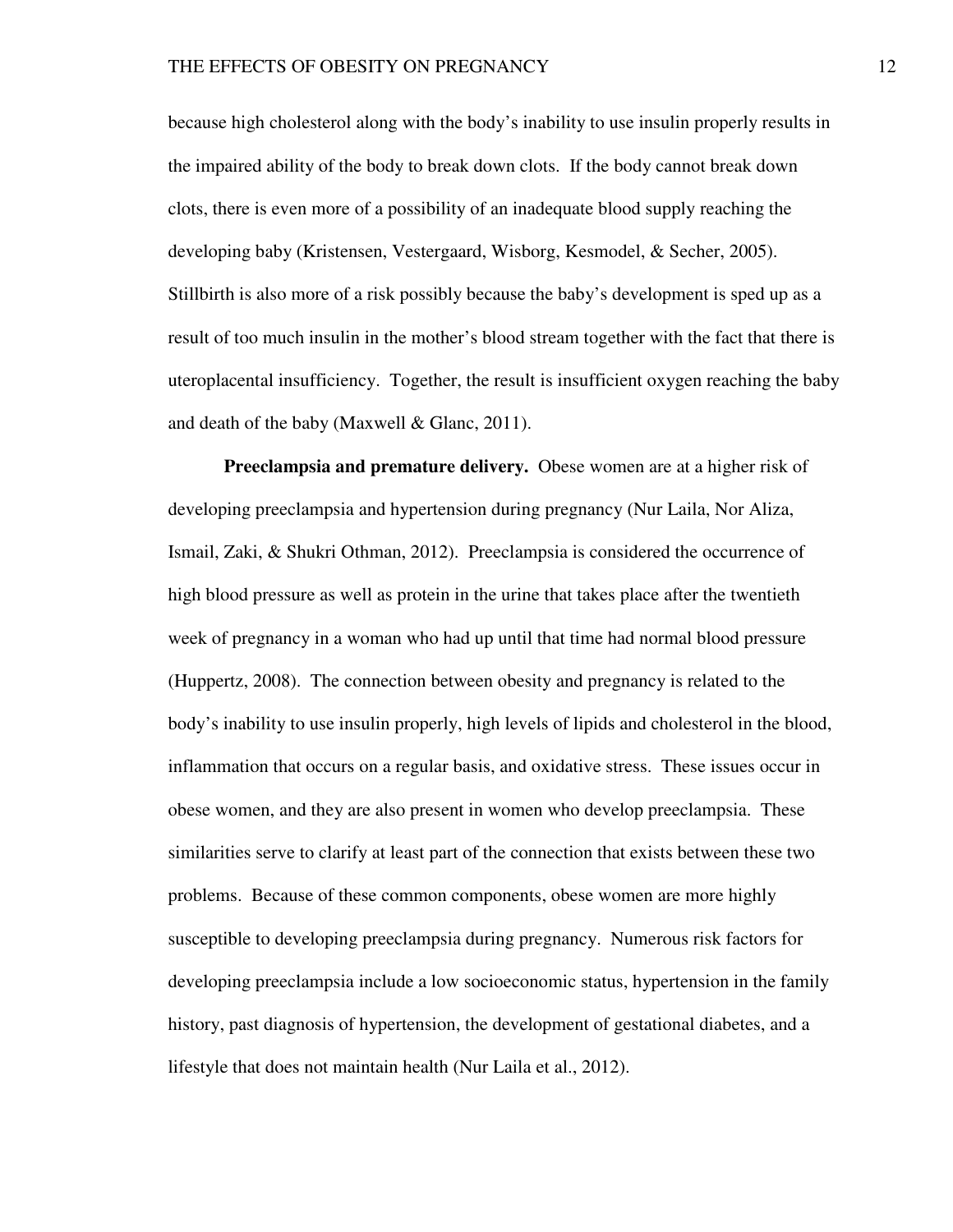Women who have hypertension during pregnancy are more apt to require labor induction and early delivery (Nur Laila et al., 2012). Early delivery occurs because the cause of preeclampsia is the placenta (Huppertz, 2008). The origin of preeclampsia is not completely understood; however, the emphasis of current theory involves the placenta being the source. The placental theory involves two phases. To begin with, some instigating trigger occurs that causes the placenta to form proteins or *debris.* This material then moves into the women's blood stream. At this point, the second phase starts involving the actual symptoms of preeclampsia such as hypertension, issues with the kidneys, problems with clotting, and liver irregularities. These placental proteins prevent new veins and arteries from forming. It is thought that these proteins are made in excess and that is part of why preeclampsia results although this is still unclear (Preeclampsia Foundation, n.d.).

Another important factor in the development of preeclampsia involves the spiral arteries. During the beginning of a normal pregnancy, the spiral arteries of the uterus go through a change in which the muscular layer is replaced with cytotrophoblasts which work to wear down the myometrial layer. The breakdown of the myometrial layer improves perfusion to the placenta and developing baby by enlarging the diameter of the spiral arteries and taking away their ability to vasoconstrict. Also nitric oxide and prostacyclin, which are vasodilators, are elevated and serve to maintain a normal blood pressure (Gilbert, 2011).

When preeclampsia occurs, the cytotrophoblasts do not invade the spiral arteries as they should which means that they do not become enlarged, and there is not adequate placental blood flow. The placental ischemia that occurs leads to damage of the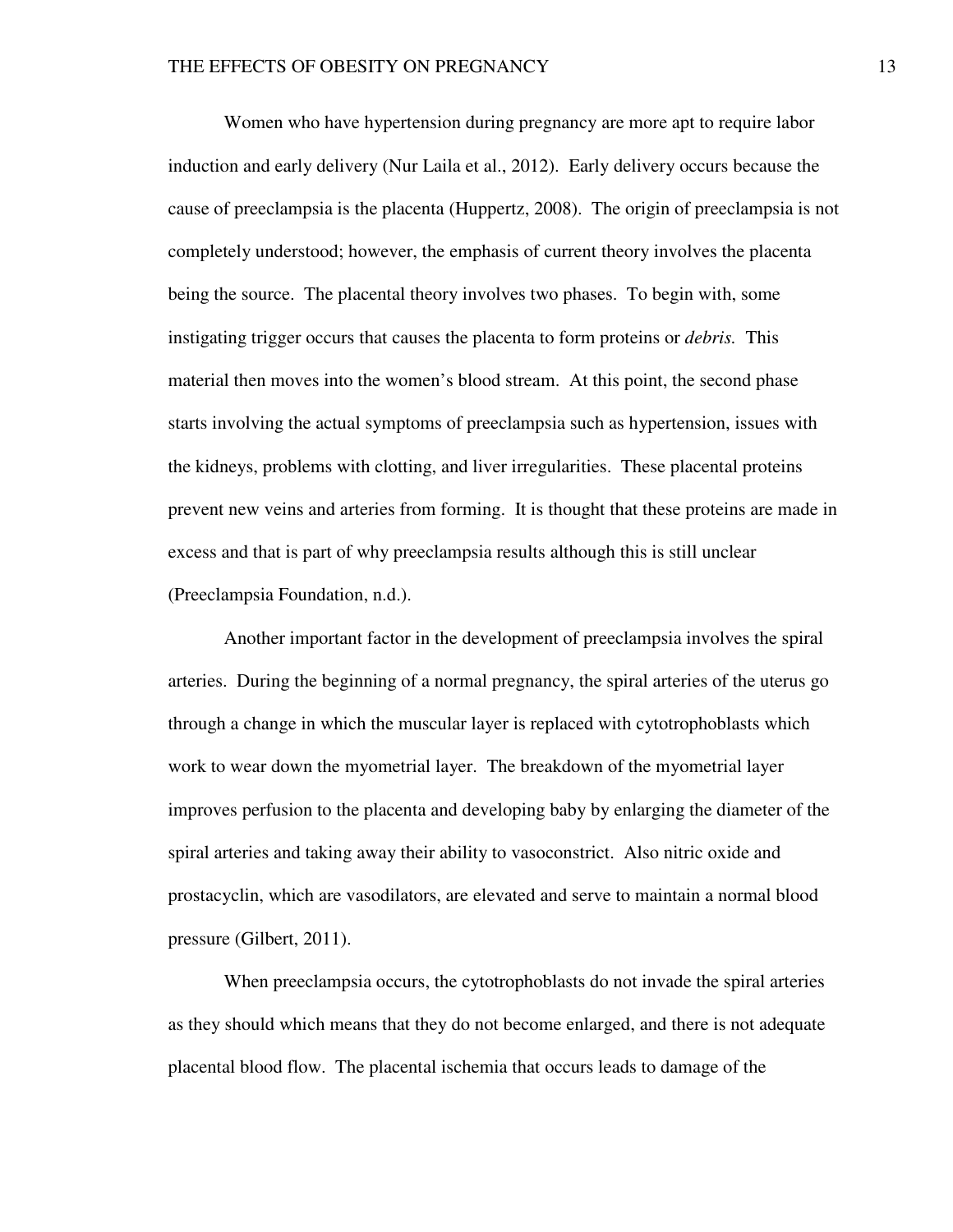endothelial cells. When endothelial injury occurs, prostacyclin and nitric oxide are not sufficiently manufactured. The lack of prostacyclin leads to an imbalance of prostacyclin and thromboxane, a vasoconstrictor. Low levels of nitric oxide compared to thromboxane bring about blood clot formation in the intervilli and decreased perfusion to the baby. The endothelial cell injury also results in substances being secreted that make nitric oxide ineffective and brings about the formation of free radicals and peroxides. Endothelial damage continues and occurs in many different organs throughout the body. The end outcome is vasospasm which decreases overall blood flow to the organs and elevates vascular resistance which causes hypertension (Gilbert, 2011).

Because the cause of preeclampsia is the placenta, it can only be cured by delivery. As a result, if symptoms become too serious or become life-threatening, the mother may have to be induced to stimulate labor regardless of whether or not the baby is full term (A.D.A.M., 2012). In addition, women with preeclampsia have a higher incidence of their babies going to the neonatal intensive care unit for treatment and monitoring. The infants are more likely to be premature, have decreased Apgar scores, and have low birth weight (Nur Laila et al., 2012). The low Apgar scores may occur because the baby is born preterm and is subject to intrauterine growth restriction.

A full term pregnancy lasts anywhere from 38 to 42 weeks. Premature delivery is defined as delivery that takes place between the twentieth and the thirty-seventh week of pregnancy (Davidson et. al, 2012). Apgar scores are calculated to assess how well an infant is doing physically at the time of delivery. These scores are calculated first at one minute and then at five minutes after birth. The infant is given a number that can be anywhere from zero to 10 depending on how well he is doing. Areas that are included in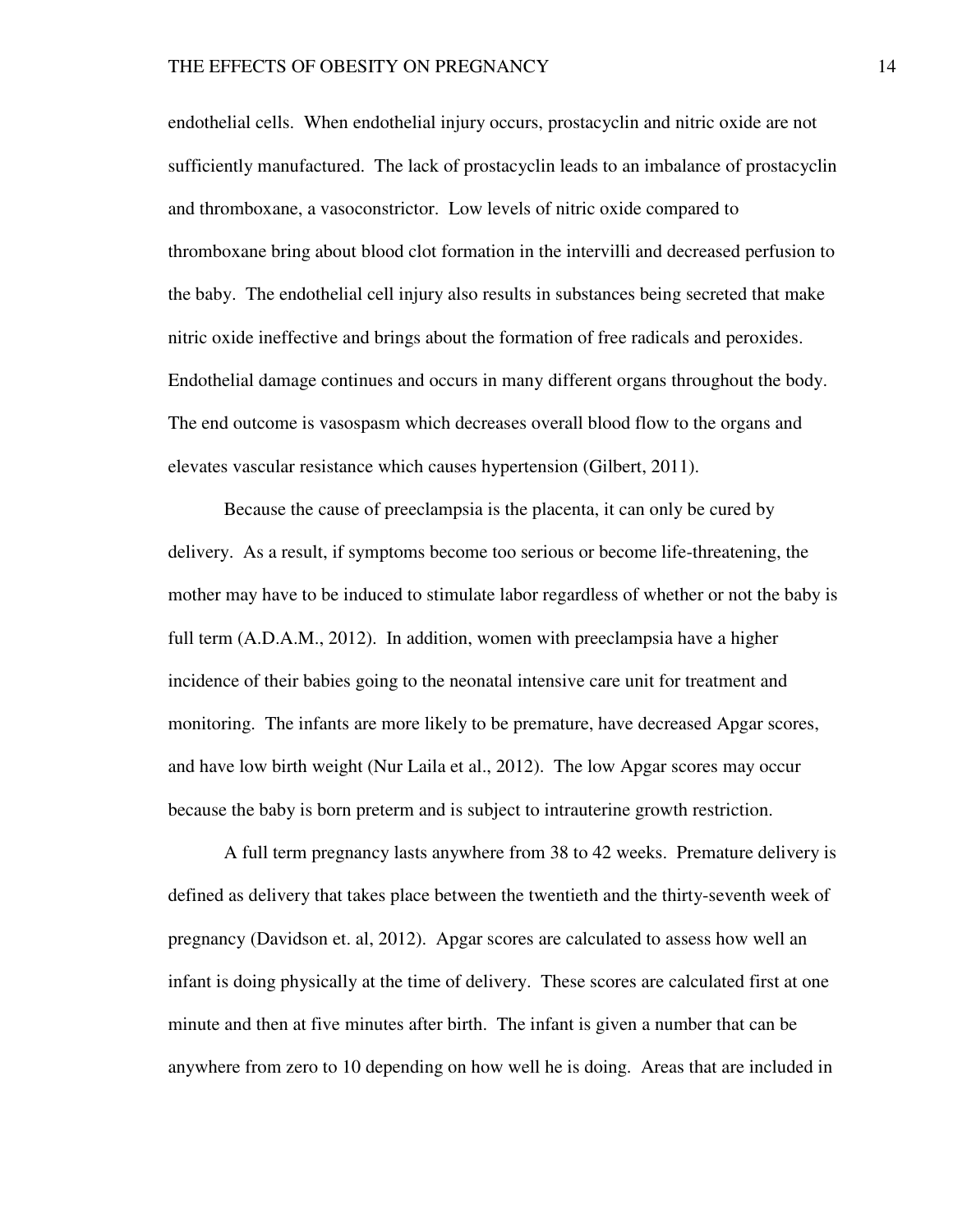the Apgar scoring system include cardiac function, the respiratory system, muscle tone, reflex irritability, and color of the skin. Each category receives between zero and two points depending on how the baby presents. The higher the score, the better the newborn is doing. If the number is between seven and 10, then the baby is doing well and will need minimal interventions. However, if the number is three or less, then the baby is not doing well at all and will require resuscitation (Davidson et al., 2012). As stated above, low Apgar scores are associated with women who experience preeclampsia during pregnancy (Nur Laila et al., 2012).

**Gestational diabetes.** Obesity is also linked with the development of gestational diabetes (Rosenberg, Garbers, Lipkind, & Chiasson, 2005). Women with gestational diabetes have developed intolerance to glucose due to the body being unable to either properly respond to or produce insulin. This resistance causes high glucose levels to be present in the blood stream. The risk of developing this complication is further increased when the woman is already obese to begin with because obesity by itself causes an inability to use insulin normally (Phillips, 2012). Numerous ideas have been suggested to demonstrate how obesity is connected with insulin resistance. The cause is not fully understood, and at this point, no proposition is fully satisfactory or agreed upon. However, some of the ideas are related to inflammatory issues, issues with the mitochondria, high levels of insulin in the blood stream, lipotoxicity, oxidative stress, strain on the endoplasmic reticulum, genes, senescence, lack of oxygen, and excess energy at the cellular level (Ye, 2013).

Obesity and diabetes are connected with many complications during pregnancy such as preeclampsia, increased incidence of cesarean sections, large birth weight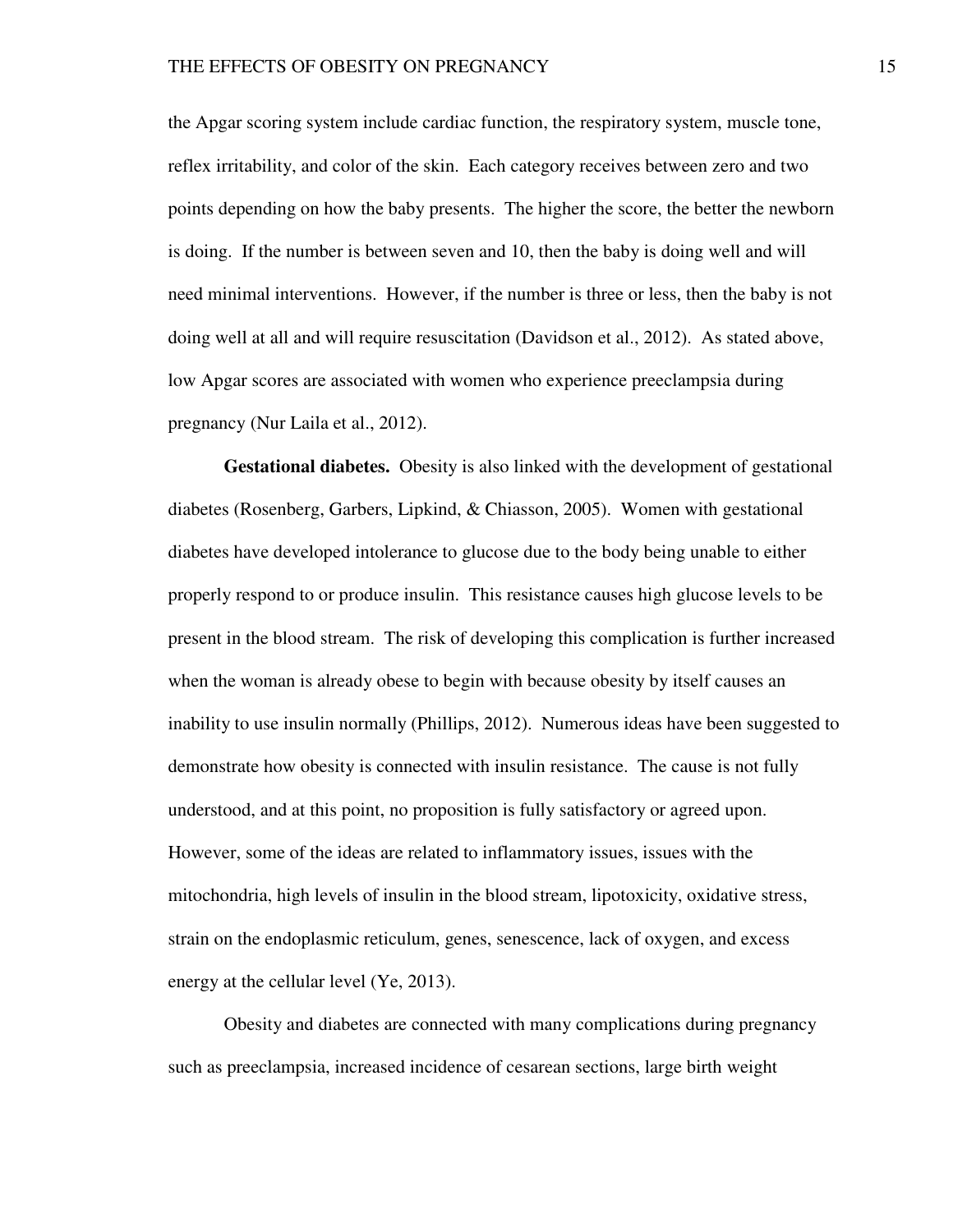newborns or small birth weight infants, and preterm labor (Rosenberg et al., 2005). Complications of gestational diabetes that specifically impact the newborn include macrosomia, premature delivery, respiratory difficulties, hypoglycemia, jaundice, type 2 diabetes in the future, and possibly death. Complications that impact the mother include the development of hypertension, preeclampsia, eclampsia, and later diabetes. These complications are especially likely to develop if the gestational diabetes is not meticulously treated and controlled (Mayo Clinic, 2011).

Macrosomia can develop because the mother has hyperglycemia. This high level of blood glucose will then pass through the placenta and cause more insulin to be produced by the infant's pancreas. When this overproduction of insulin occurs, the fetus is able to grow excessively. This accelerated growth can then lead to problems during delivery such as an inability to fit through the birth canal, harm to the infant during birth, and the need for a cesarean delivery. In these infants, birth that occurs too soon is also associated with hyperglycemia in the mother. Hyperglycemia raises the chances of the mother experiencing preterm labor and subsequently having the baby too soon. Another reason that premature delivery occurs for these infants is because if they are becoming too big, it may be deemed best by the physician to deliver the baby early. Respiratory difficulties can then occur because of the early delivery; however, respiratory issues can also happen in full term infants simply because the mother had gestational diabetes. These respiratory problems are called respiratory distress syndrome and result in problems with breathing for the baby. Ventilatory support may be necessary while the baby's lungs develop further (Mayo Clinic, 2011).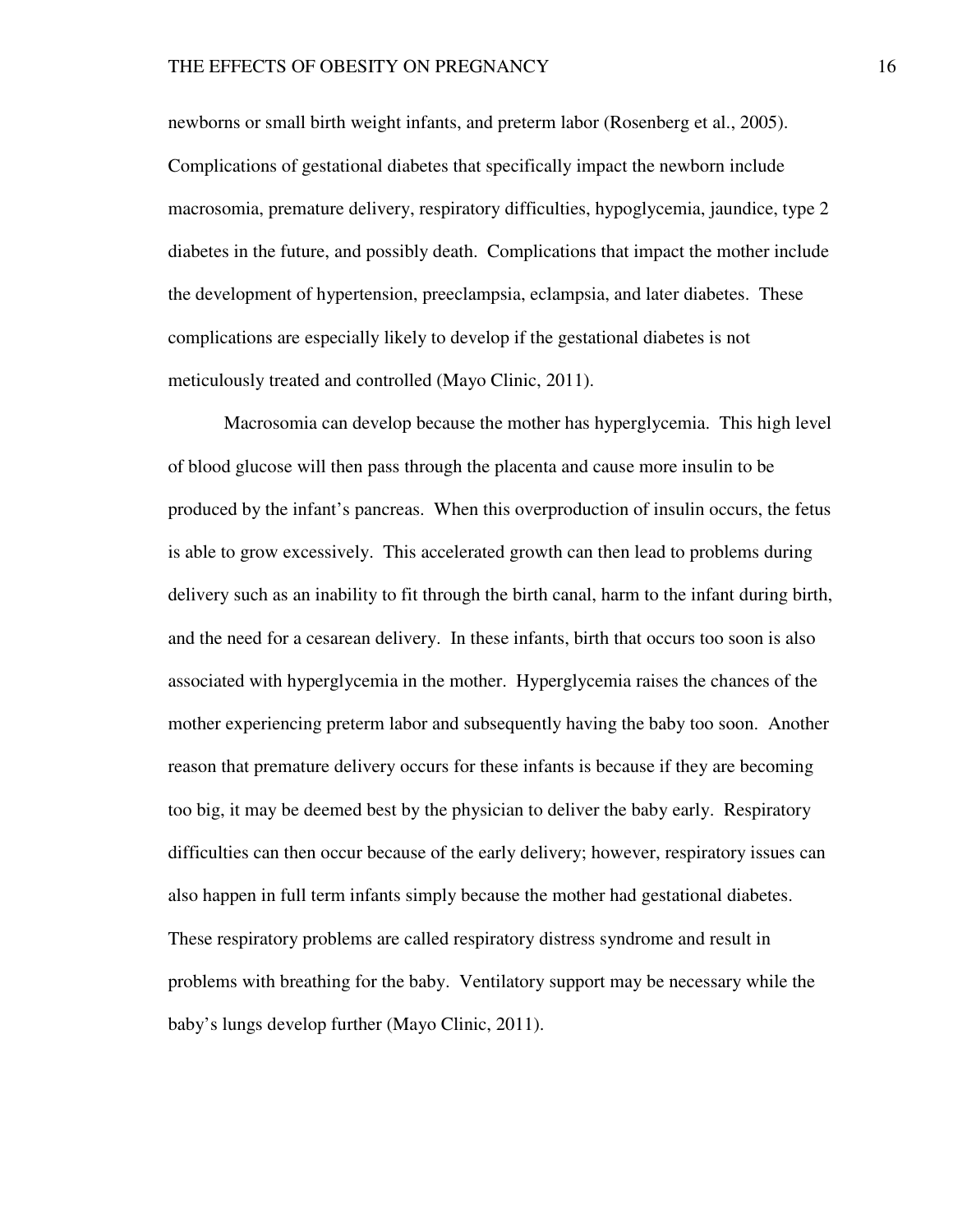Hypoglycemia can occur in the infant soon after delivery as a result of the baby's body being accustomed to making excess insulin related to the mother's hyperglycemia. When hypoglycemia develops, it can cause seizure activity so it is important for the baby to be fed quickly after delivery as well as possibly receive a glucose preparation intravenously in order to prevent hypoglycemia. Jaundice can develop and presents as yellow-colored skin and sclera. This complication arises as a result of an underdeveloped liver that is unable to metabolize bilirubin that is released from the breakdown of red blood cells. It is vital that the baby's bilirubin levels are closely watched (Mayo Clinic, 2011).

Women who develop gestational diabetes in one pregnancy are more apt to develop it again in subsequent pregnancies and then are more prone to acquire type 2 diabetes later in life. Changes such as a healthy diet and regular physical activity can be beneficial in preventing this (Mayo Clinic, 2011).

## **Increased pregnancy length, induction of labor, and cesarean section.**

Another complication related to obesity involves the actual length of pregnancy as well as the delivery method implemented. Obesity can lead to an increased gestational length, the need for labor to be induced due to length of gestation, and possible cesarean delivery if the woman does not progress (Arrowsmith et al., 2011; Denison, Price, Graham, Wild, & Liston, 2008).

*Increased pregnancy length.* Increased pregnancy length can result from obesity. The reason why a lengthier pregnancy occurs is not fully known, but it probably involves many different aspects. This complication may be associated with nutrition, cortisol levels, and estrogen levels. Cortisol levels are decreased in women who are obese during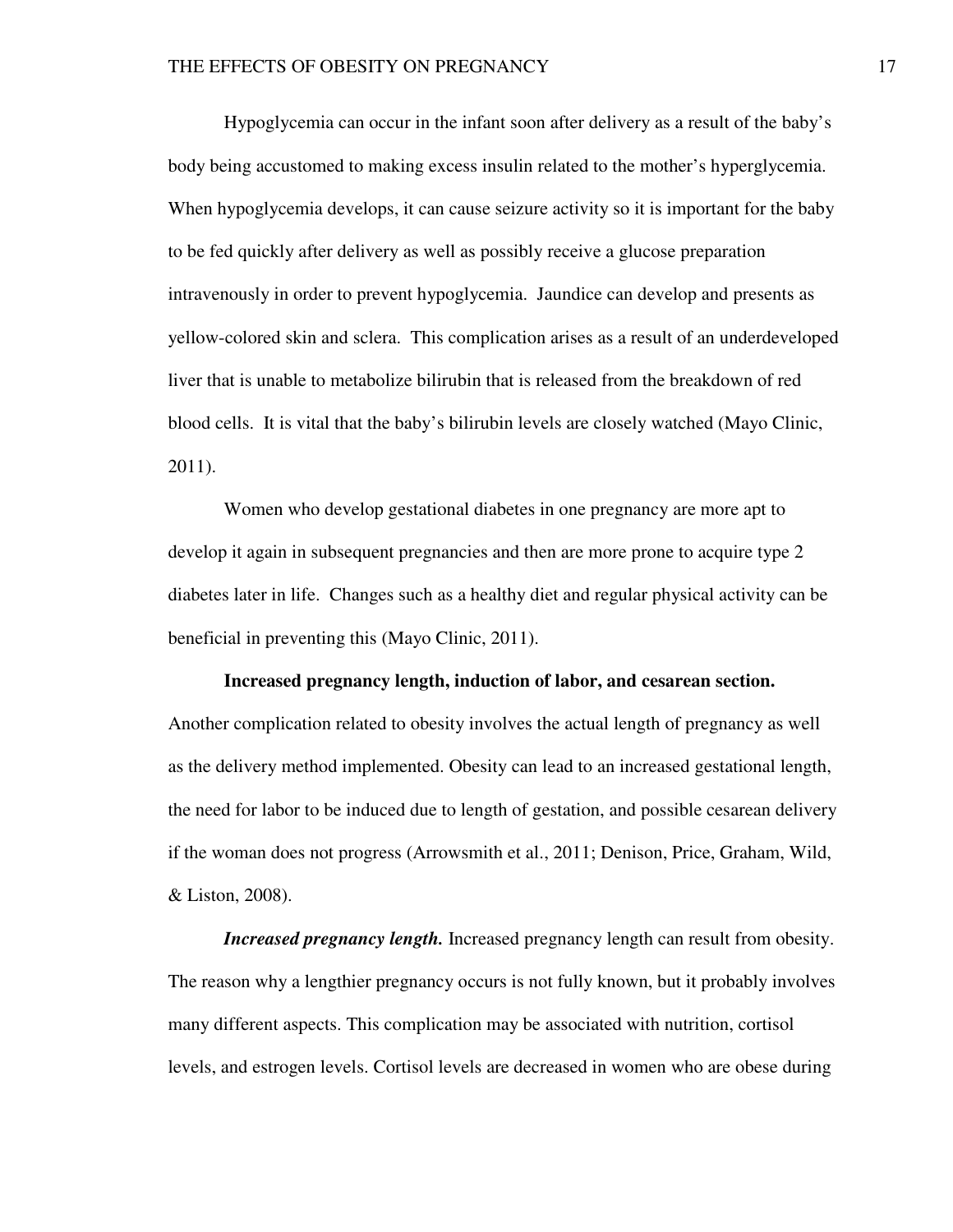pregnancy which may impact the point at which labor takes place and possibly delay the onset of it. Also because of increased adipose tissue, which stores estrogen, there may be less estrogen in the maternal blood stream which can disrupt the balance between estrogen and progesterone. The amount of these hormones is supposed to shift, and estrogen levels are supposed to rise before labor occurs. This shift may be disrupted due to obesity (Denison et al., 2008).

*Induction of labor and cesarean section.* Delayed onset of labor may necessitate induction of labor, and induction of labor in obese women is frequently associated with the need for cesarean delivery due to the absence of cervical dilation following attempted induction (Arrowsmith et al., 2011). Complications that can result in obese women during cesarean delivery include issues with intubation, line insertion, and effective anesthesia. These issues are particularly significant if the woman is undergoing an emergency cesarean delivery, and they can lengthen the time it takes to complete the procedure as well as make it harder. Even though it is hard to insert the needle needed for the epidural, general anesthesia is usually not used because of the issues that occur with trying to intubate the woman and adjust the ventilator. High pressures from ventilation can lead to barotrauma. Also once the procedure is underway, the additional tissue covering the abdomen will need to be pulled back from the abdomen in order to deliver the baby. This retraction of tissue may lead to ineffective and inadequate breathing by the mother because of the extra weight on the chest and abdomen which could be upwards of 100 pounds in some cases. Ultrasound is now being utilized to direct the insertion of anesthesia needles in order to increase the level of precision (Maxwell  $&$  Glanc, 2011).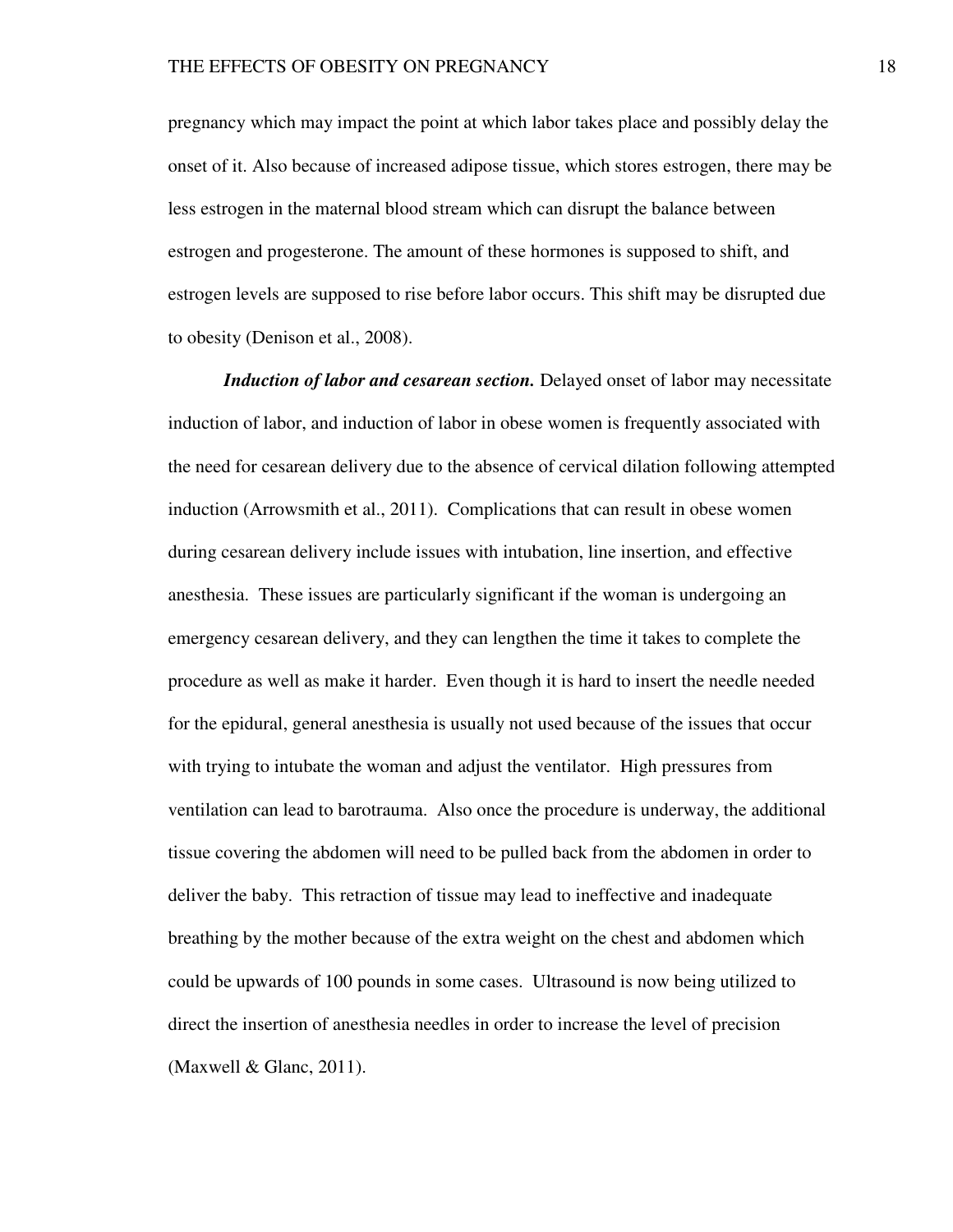In obese women, a cesarean delivery can increase the risks of developing infection and bleeding (Arrowsmith et al., 2011). Wound infections after cesarean delivery have been associated with obesity. Wound infections in general can lead to slower healing time, wound disturbance, wound dehiscence, discomfort, and longer length of hospitalization. The connection between impaired wound healing and obesity involves adipose tissue, impaired mobility, inadequate nutrition, and other coexisting conditions. Adipose is under perfused and has fewer blood vessels. Also adipose tissue that collects around the neck and diaphragm inhibits ventilation which decreases overall oxygenation of the body as well as the incision site. Also the heaviness of the tissue in the abdomen can inhibit proper blood flow to the incision site which can lead to ischemia. This lack of perfusion combined with low oxygenation increases the chances of developing an infection because oxygen is essential in wound healing (Nobbs & Crozier, 2011).

Another area impacting healing is mobility. Movement is essential for healing as it improves blood flow and breathing. Movement can be challenging in obese women who have abdominal incisions. It is hard to move them, and position changes are problematic. Nutrition is also key. Women who are obese have been found to use up lean tissue instead of adipose tissue as a source of energy resulting in a negative nitrogen balance which impairs healing. It is important that protein intake is increased as it is essential in wound healing. Other conditions that are present also impact wound healing. One of the most frequently coexisting conditions occurring with obesity is diabetes which by itself impairs healing (Nobbs & Crozier, 2011).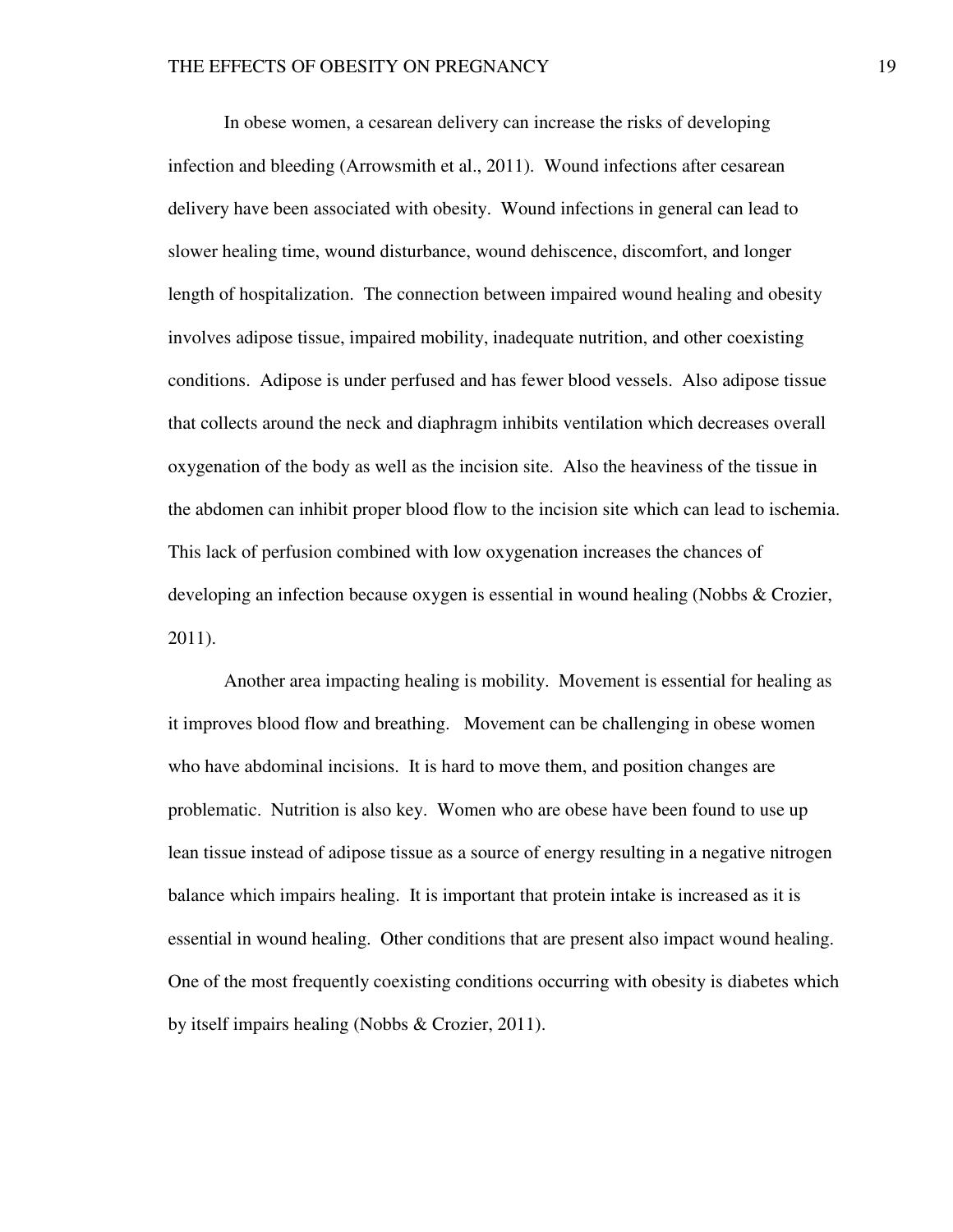The explanation of why obesity increases the risk of bleeding after delivery is twofold. It may be because macrosomia which commonly occurs in the infants of obese women results in a bigger space where the placenta has attached and therefore more bleeding. Also the substances that cause the uterus to contract are not as accessible because of the large area over which they have to be dispersed due to obesity (Arendas, Qiu, & Gruslin, 2008). A physician caring for an obese patient who is overdue will have to weigh the risks of continued pregnancy and further complications against the risks associated with induction of labor and possible cesarean section (Arrowsmith et al., 2011).

**Macrosomia.** Being born to an obese mother increases the risk of the infant having macrosomia and eventually developing childhood obesity (Herring et al., 2010). An infant that is unusually big before delivery is considered to have macrosomia. Typically, newborns weigh around 7 pounds. To be considered macrosomic, an infant must weigh a minimum of 8 pounds 13 ounces at the time of delivery. A baby that has macrosomia is more likely to have complications such as the need for cesarean section. If a vaginal birth is attempted, there is an increased likelihood of injury to the birth canal and harm to the infant (Kohnle, 2013). Some of the other complications involved with macrosomia are hemorrhage after delivery, tears involving the anus and rectum, harm to the baby due to shoulder dystocia, suffocation, and increased length of labor (Maxwell & Glanc, 2011). After delivery, the newborn is at higher risk of developing hypoglycemia, jaundice, and respiratory problems (Kohnle, 2013).

**Obesity and diabetes mellitus later in life.** If at birth a newborn's weight exceeds the  $90<sup>th</sup>$  percentile, and if the baby's mother is obese or diabetic during her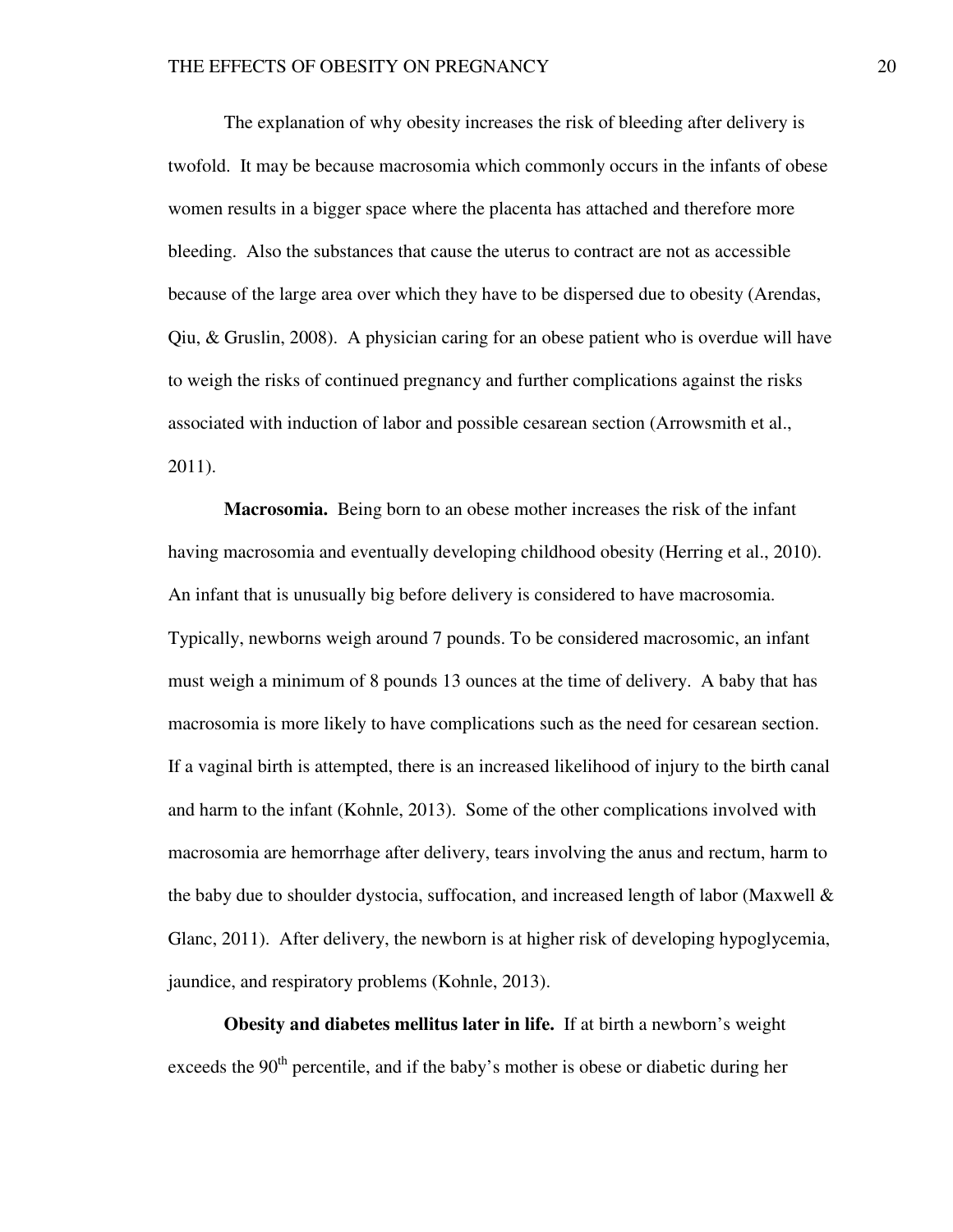pregnancy, then the child is more likely to have metabolic syndrome and later become obese during childhood. This cycle is dangerous because it may lead to obesity being passed from one generation to another (Guelinckx, Devlieger, Beckers, and Vansant, 2008).

## **Obesity Following Pregnancy**

The more pregnancies that a woman goes through, the more likely she is to develop obesity. This weight increase is related to weight retention that may occur after each baby is born. With each subsequent pregnancy, more weight is retained. If the mother does not shed the excess weight between each pregnancy, then the more pregnancies she goes through, the more likely it is that she will eventually become obese (Ezeanochie et al., 2011). Also putting on excess weight during the course of a pregnancy may lead to increased weight retention after the pregnancy (Sarwer et al., 2006). Normally, a woman is only supposed to increase her weight by 25 to 35 pounds during the course of her pregnancy. However, if a woman begins her pregnancy already overweight or obese, she does not need to gain as much weight. A woman who is overweight should gain between 15 and 25 pounds, and a woman that is obese should only gain between 11 and 20 pounds during pregnancy (Martin, n.d.). If the woman gains enough weight with her pregnancies to be considered overweight or obese after, then she may encounter the complications associated with obesity in future pregnancies which she was not at risk for previously.

### **Teaching Opportunities**

These complications are serious issues related to pregnancy and obesity, but many times pregnant patients who are obese do not know or understand these complications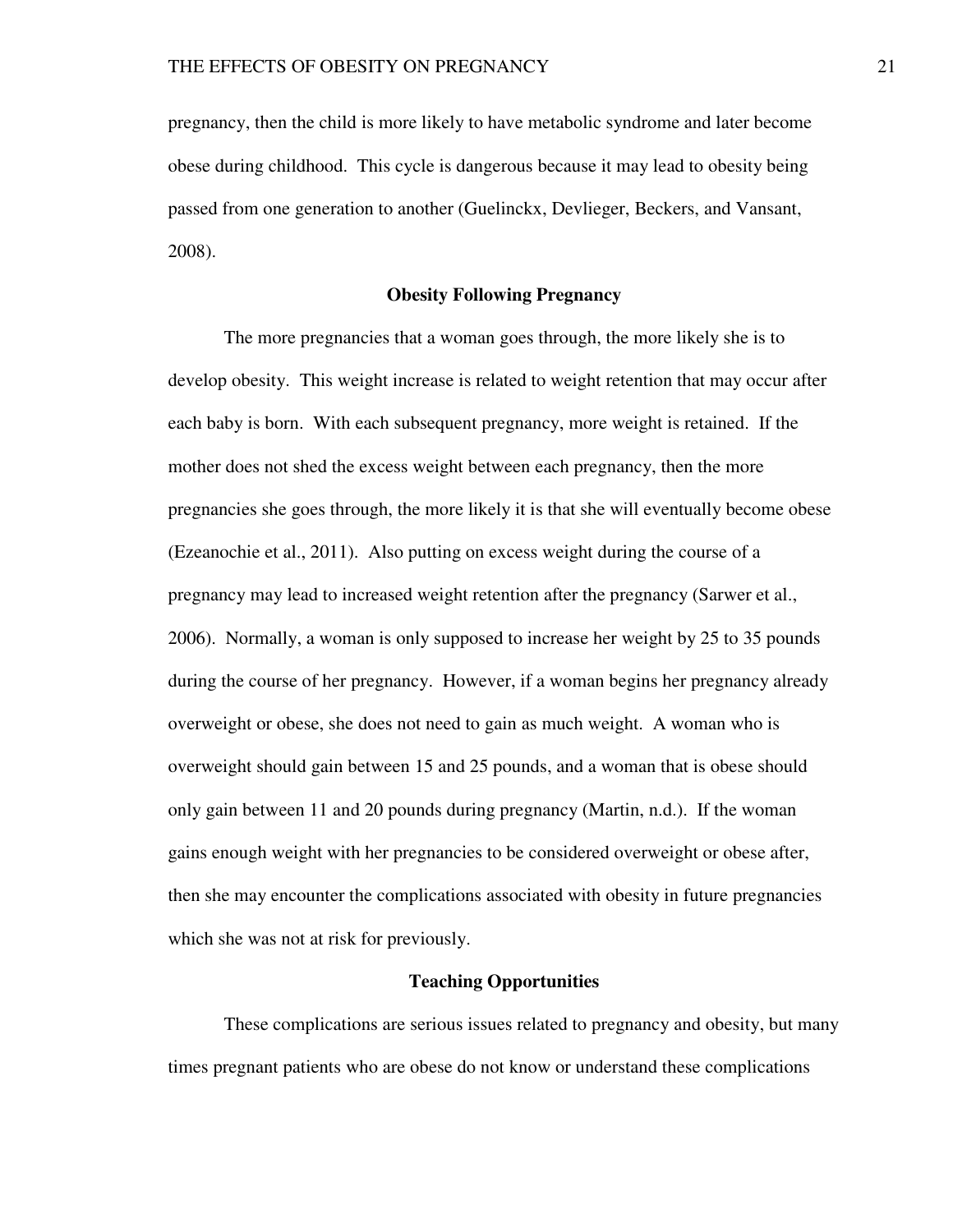until they are already pregnant. This realization, once discovered, can lead to increased anxiety in the mother. Physicians and health care providers do not always address obesity as an issue even while the woman is pregnant. Increased patient education is essential so that these patients are informed about these issues (Keely, Gunning, & Denison, 2011).

Multiple studies have investigated pregnant women's understanding of the risks associated with obesity and pregnancy (Brooten, Youngblut, Golembeski, Magnus, and Hannan, 2012; Keely et al., 2011; Khazaezadeh, Pheasant, Bewley, Mohiddin, & Oteng-Ntim, 2011; Kominiarek, Vonderheid, & Endres, 2010). Although these studies have investigated the knowledge level of women who are pregnant or who are trying to become pregnant, a search of numerous databases indicated that only one other study has previously reported research to determine the understanding of women in general regardless of current pregnancy (Richards & Mousseau, 2012).

The current study will show the basic knowledge level that college-age women possess regarding this issue of obesity and pregnancy. It is important for these women to know and understand these risks because it is likely that they will soon be having their own children. If these women are overweight or obese, they may encounter these very problems. It is important that they are educated before they become pregnant so that they have the opportunity to make changes that could potentially save their lives and the lives of their children. Even if they themselves are not overweight or obese, they may have a friend or family member that is who could benefit from the knowledge they gain through this study. The goal of the current study was to discover whether or not women sufficiently understand the effects of obesity on pregnancy. The hypothesis was that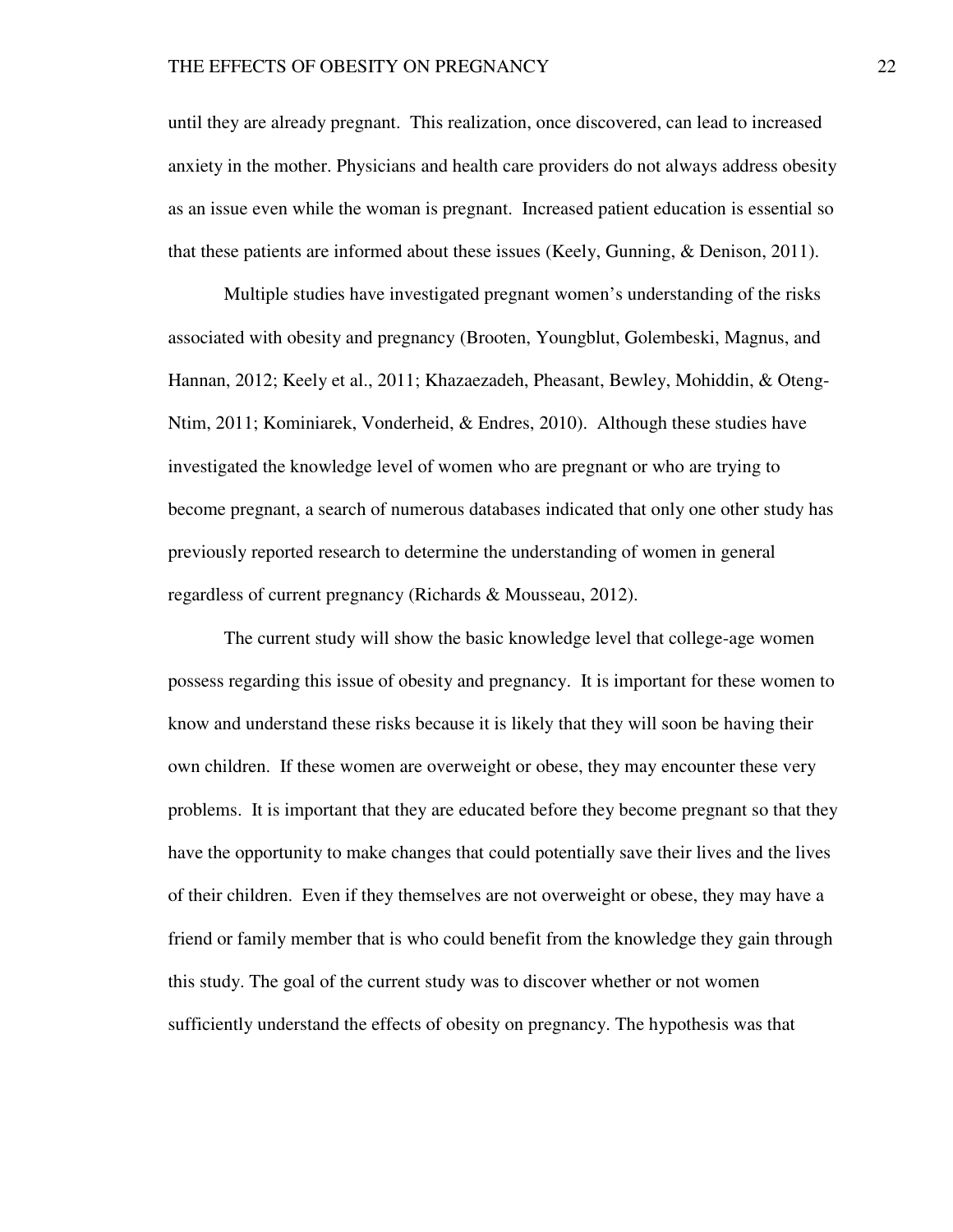women did not have a thorough understanding of the topic, but that their knowledge would increase after the educational intervention.

# **Method**

# **Participants**

The participants of this study were women who were attending a Christian university in Virginia. They were invited to participate if they lived in any of the dorms in a specific building on campus. This was a convenience sample as the participants were not randomly selected. Eight women participated in this study, and no demographic information was obtained during the study.

# **Materials**

The women who were selected went through a pretest, education class, and then a posttest. The test questions were obtained and used with permission from a study that was previously conducted by Dr. Kominiarek and associates in 2010. These questions investigated the level of knowledge these women had regarding the complications of obesity and pregnancy. Specific questions investigated patient knowledge related to risk of gestational diabetes, congenital defects, preeclampsia, cesarean section, complications related to cesarean section, stillbirth, macrosomia, small-for-gestation newborn, and risk in general. It also questioned participants about nutritional requirements for pregnant women. The educational session was presented by the principal investigator and was developed through researching the effects of obesity on pregnancy. The topics addressed in the presentation were obesity in general, infertility, preeclampsia, premature delivery, gestational diabetes, pregnancy length, cesarean section, miscarriage, stillbirth,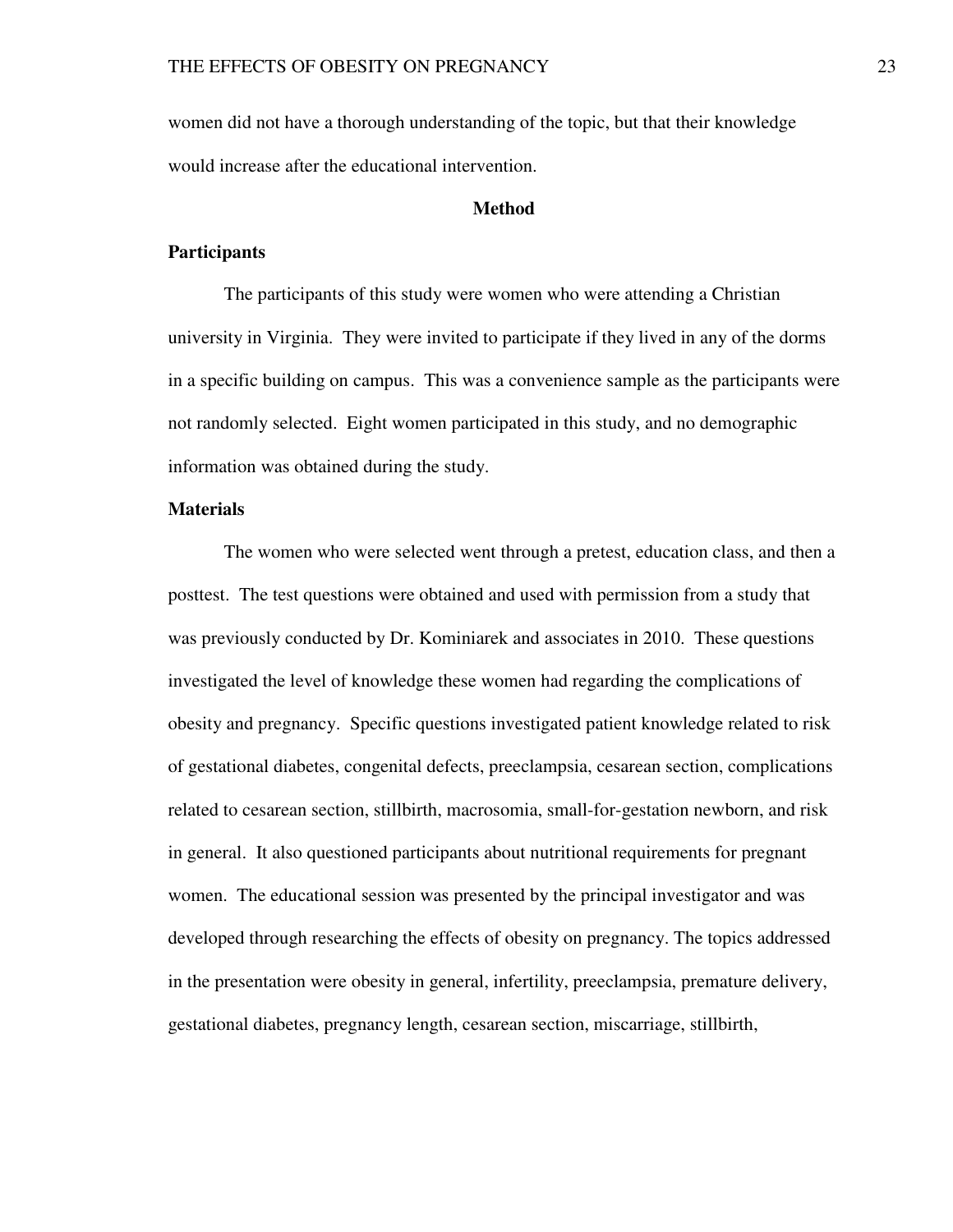congenital defects, macrosomia, childhood obesity, nutrition, and obesity following pregnancy.

## **Procedure**

The women for this study were selected from a building with six dorms on a Christian university campus in Virginia. All women living in these dorms were asked to participate, but only those who were willing were given the pretest and posttest. Informed consent was reviewed by each participant before beginning, and the research was conducted in November of 2013 and January of 2014. Initially only one dorm from the building was selected to participate. This study took place in November 2013; however, due to a low number of participant responses, a second section of the study was conducted in order to try to achieve a larger sample size. This section took place in January 2014; however, no additional participants took part in the study. A pretest was administered. After the pretest, a short education session took place with approximately 15 minutes of teaching regarding these complications. The educational session was presented by the principal investigator. A posttest was then administered, and the pretest and posttest scores were compared.

### **Results**

A total of eight people participated in the study. Approximately 300 people were invited to participate making the rate of participation less than 3%. The pretest and posttest scores were compared using a statistical software package, Statistical Package for the Social Sciences version 21 (SPSS). For the purposes of consistency, any questions that were answered twice, unanswered, or answered as "I don't know" were marked wrong. A test for differences between the two groups was run to measure the degree of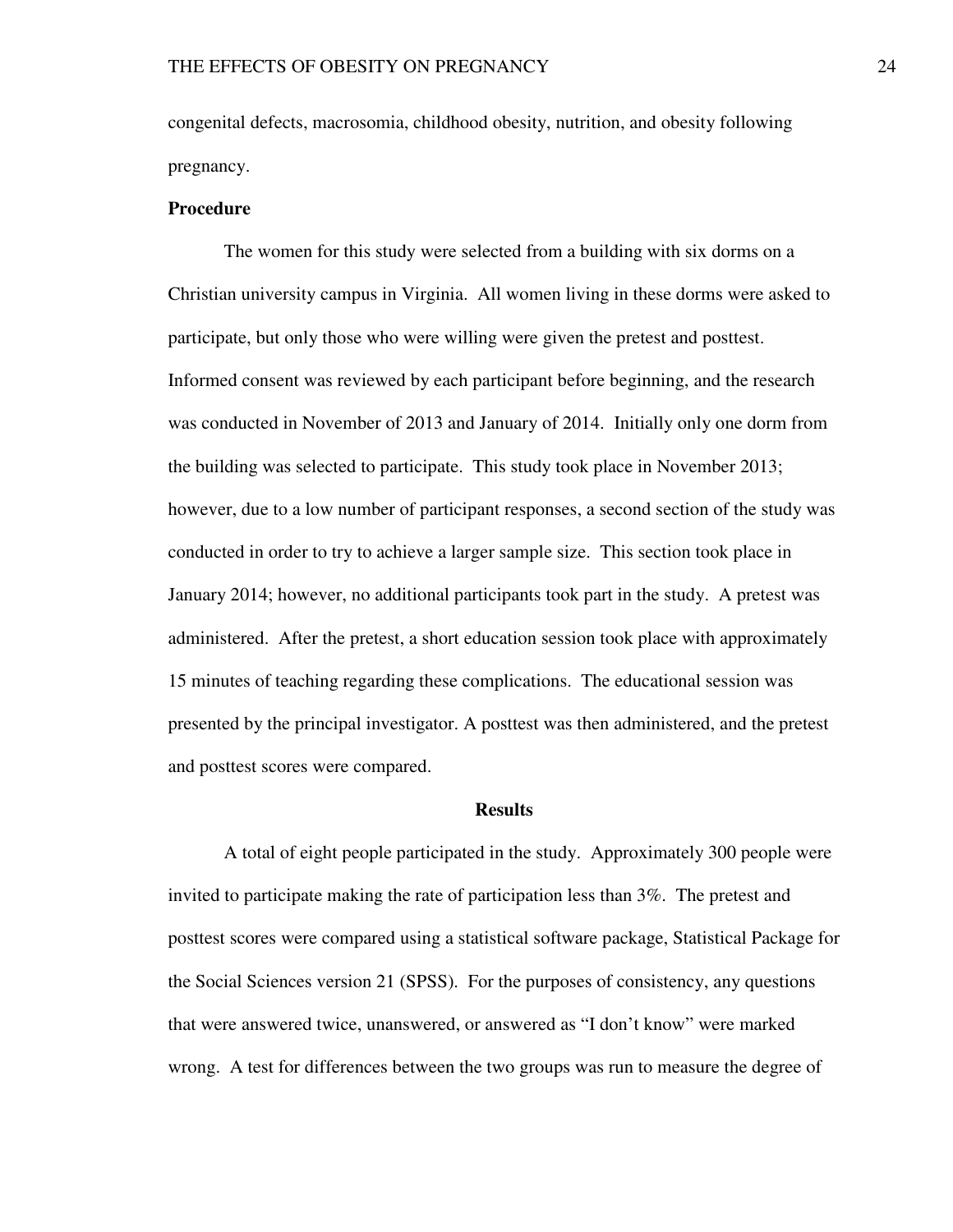learning after the education session. A paired *t* test was performed, and the posttest was found to be significantly different from the pretest,  $t(7) = -3.87$ ,  $p = .006$ . Out of nine, the mean pretest score was  $5.25$  ( $SD=2.54951$ ), and the mean posttest score was 8.5 (*SD*=0.75593). After the education session, the participants' scores improved by an average of 3.25 (see Figure 1), and they demonstrated increased knowledge and awareness of the topic. On the pretest, five of the eight participants indicated that there were risks associated with obesity and pregnancy. This result changed on the posttest with all eight participants indicating that they understood there were risks of obesity and with all eight participants indicating that they understood there were risks of obe<br>pregnancy. The most frequently missed or unknown questions from the pretest questions that related to the need for cesarean delivery, the risk of stillbirth, and the risk of abnormal gestational size. Each of these questions was missed by five of the eight participants on the pretest. changed on the posttest<br>were risks of obesity a<br>s from the pretest were



*Figure 1.* Mean pretest and posttest scores out of 9 questions.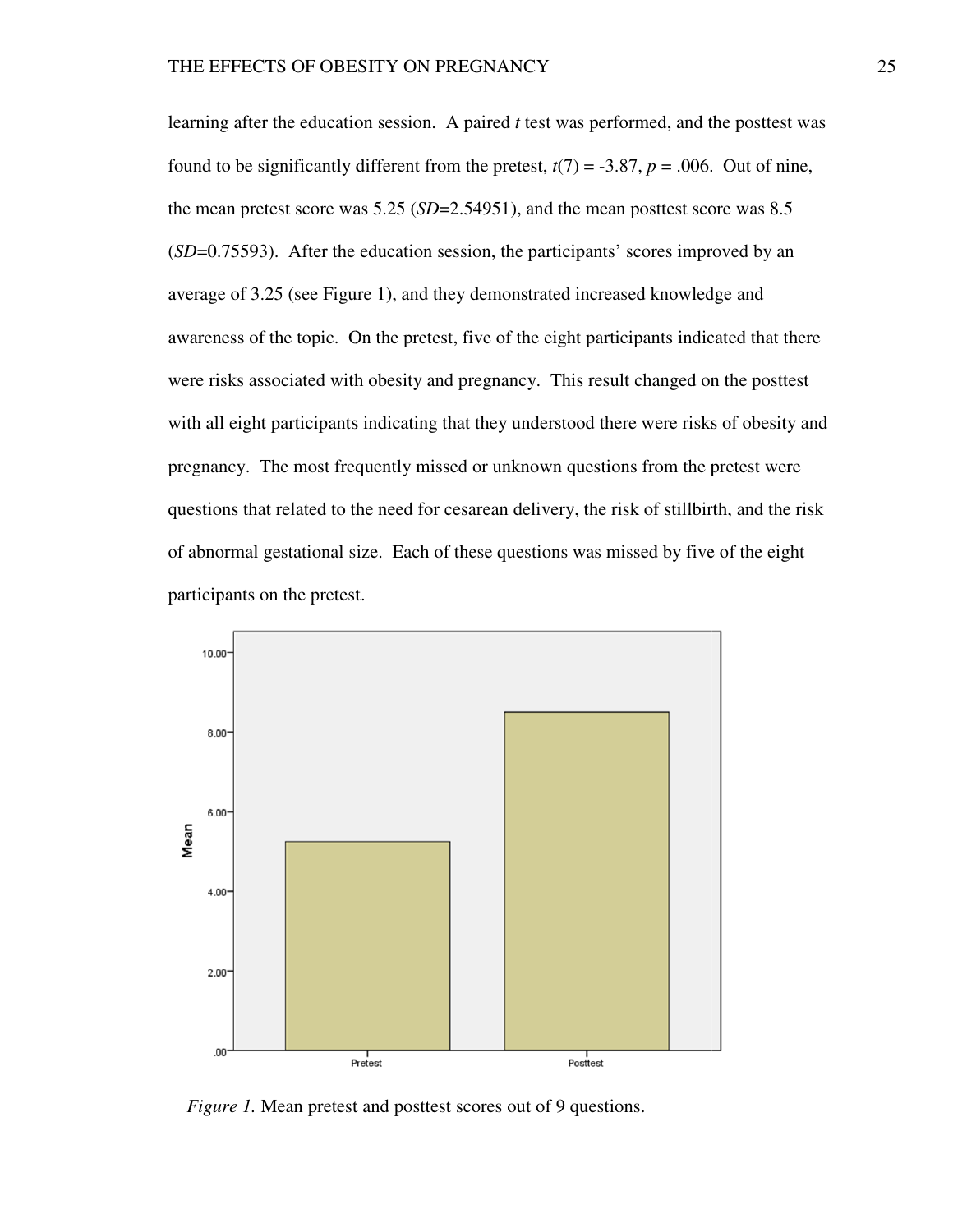## **Discussion**

Due to the higher scores on the posttest as compared to the pretest, it can be concluded that these women were more knowledgeable on the issue of obesity and its effects on pregnancy after the educational intervention took place than before the study. This lack of knowledge may be related to the fact that this type of education is not emphasized in the healthcare systems or in school. Previous studies have shown that pregnant women often do not know the complications of pregnancy and obesity before they actually become pregnant, and the significant risks to the mother and baby demand more patient teaching to any overweight women that may become pregnant (Keely et al., 2011). This idea of educating all women who could become pregnant is supported by Kominiarek who points out that many pregnancies are not planned (Kominiarek et al., 2010). However, education is needed for all women regardless of current BMI. This need is partly because of the risk of becoming overweight or obese after pregnancy as well as the possibility of gaining weight in the future unrelated to pregnancy. It is important for all women to become educated on this issue regardless of BMI. The findings in this study are supported by a previous study that researched American Indian women who were high school-aged and found that after the intervention, the intervention group scored significantly better than the control group in regards to teaching related to preconception and obesity (Richards & Mousseau, 2012). It would be most beneficial if women received this teaching at a younger age so that the issues of obesity could be dealt with before pregnancy ever occurs. If women actually applied this teaching and implemented changes to decrease their weight, it could eliminate these complications resulting from obesity during pregnancy. Although it is unlikely that every woman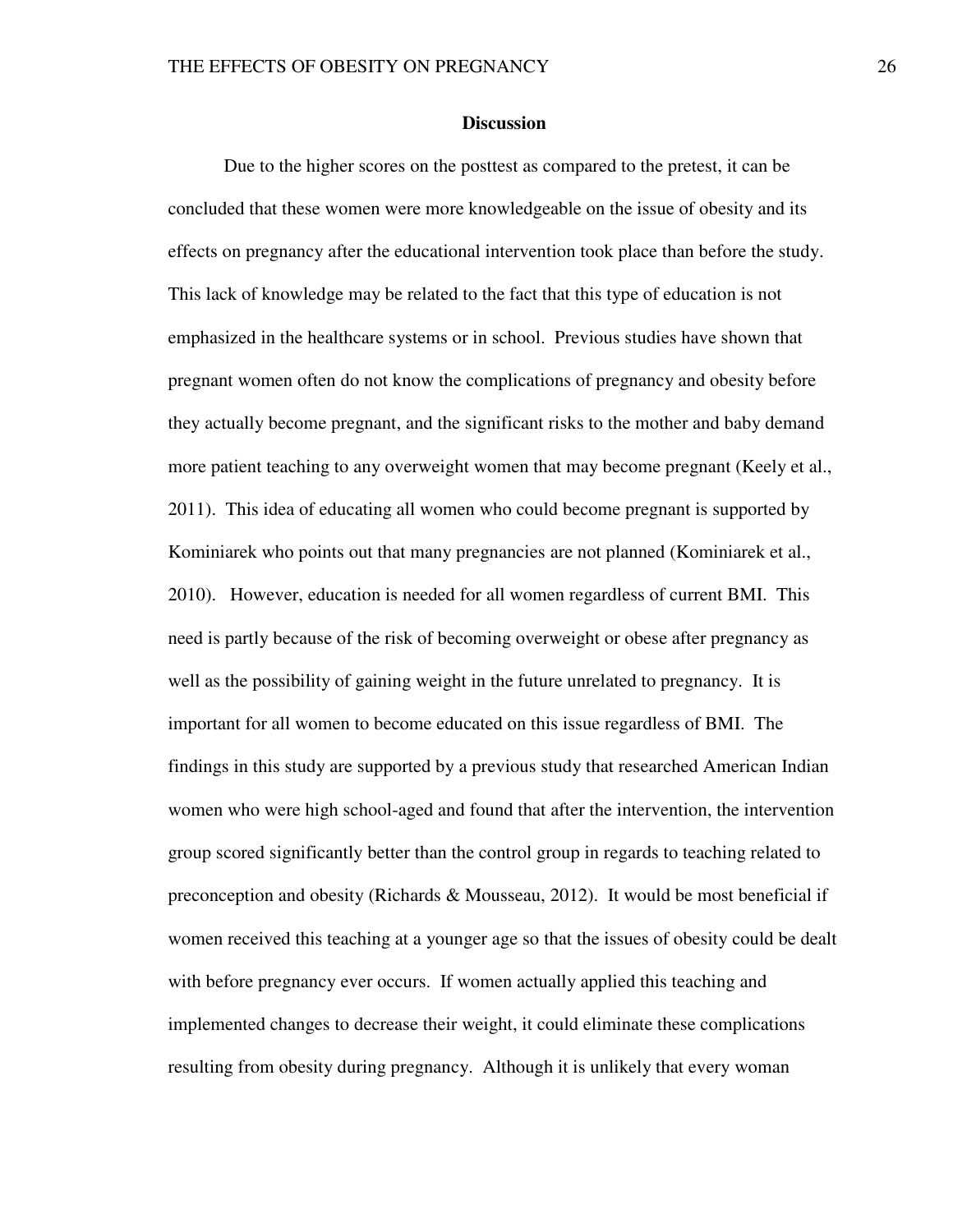would take these recommendations and implement them, it is clear that without education on this topic the issue is not going to be remedied, and the current situation will not change. The educational session does not necessarily have to be extensive or lengthy. The educational intervention used in this study was less than 15 minutes, and the difference between the pretest and posttest scores was significant indicating that even short interventions can make a difference in knowledge level.

# **Limitations**

This study cannot be generalized to all college-aged women; however, it does provide a starting point from which to investigate this issue more extensively. Limitations to this study included a small sample size, the use of a convenience sample, and time constraints due to the nature of this thesis project. Also all of the participants were attending the same university which may indicate that they possessed a more commonly shared background and knowledge base than others at a different institution.

## **Future Research**

A future study involving a larger sample size, a greater number of questions addressing more topics, a longer time frame, and multiple locations would be advantageous and more likely to result in more usable and generalizable findings. Also a different method of recruiting participants would be helpful in order to achieve a higher rate of participation. Further research related to women's knowledge level regarding these issues would be greatly beneficial in order to add to the literature available as well as aid in developing interventions for this issue. It would also be beneficial to study whether or not an increase in knowledge from the educational intervention leads to actual behavioral changes or simply results in knowledge acquisition.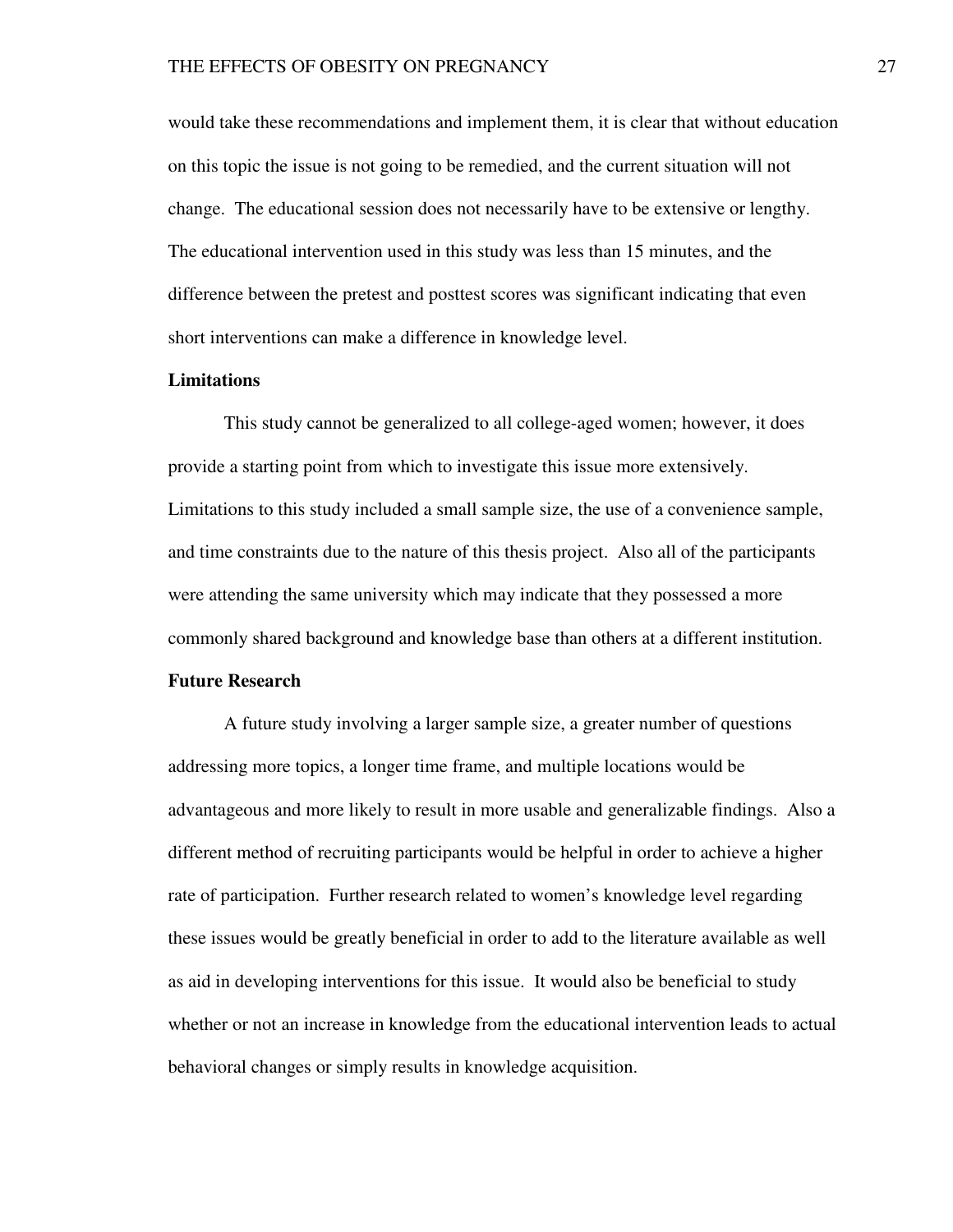# **Conclusion**

 Obesity and the risk of dangerous complications during pregnancy have been clearly linked through numerous studies. It is important that this information is now utilized to prevent these complications. This study indicates that the group of women that participated did not have an adequate knowledge level regarding the potential complications of obesity on pregnancy before they took part in the study. The education that took place resulted in higher scores on the posttest which indicates that the education was effective and has potential benefits for participants. This information demands further research to assess other groups of women and their knowledge level. This is not an issue that can be brushed aside. It has the potential to save lives, and it needs to be addressed so that solutions can be implemented in the future.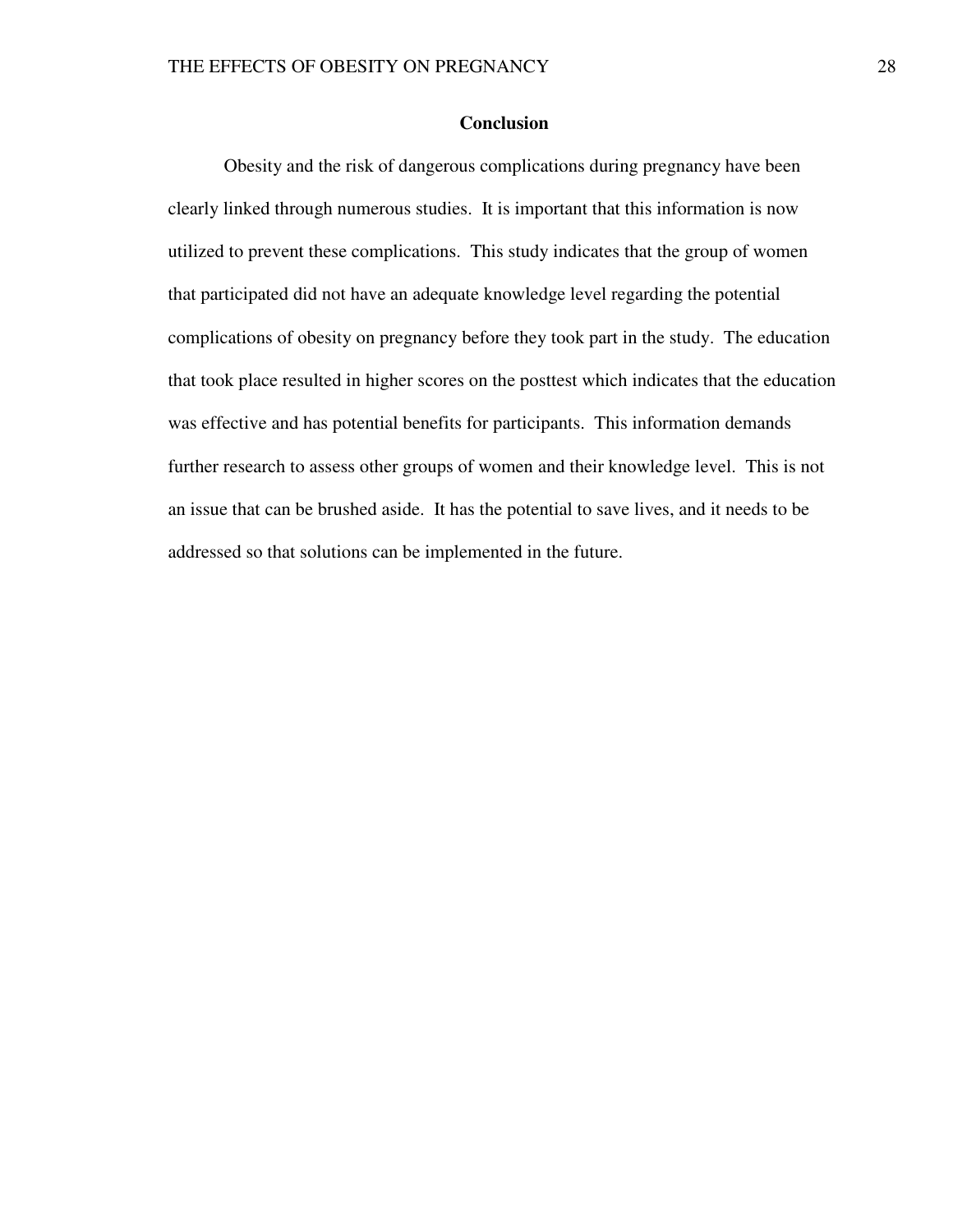#### References

- A.D.A.M. Medical Encyclopedia. (2012). *Preeclampsia*. Retrieved from PubMed Health on the World Wide Web: http://www.ncbi.nlm.nih.gov/pubmedhealth/PMH0001900/
- American Heart Association. (2013). *Obesity information*. Retrieved from http://www.heart.org/HEARTORG/GettingHealthy/WeightManagement/ Obesity/Obesity-Information\_UCM\_307908\_Article.jsp
- Arendas, K., Qui, Q., & Gruslin, A. (2008). Obesity in pregnancy: Pre-conceptional to postpartum consequences. *Journal of Obstetrics and Gynaecology Canada, 30*(6), 477-488. Retrieved from http://jogc.com/abstracts/full/200806\_Obstetrics\_1.pdf
- Arrowsmith, S., Wray, S., & Quenby, S. (2011). Maternal obesity and labour complications following induction of labour in prolonged pregnancy. *British Journal of Obstetrics and Gynaecology: An International Journal of Obstetrics & Gynaecology*, *118*(5), 578-588. doi:10.1111/j.1471-0528.2010.02889.x
- Brooten, D., Youngblut, J. M., Golembeski, S., Magnus, M. H., & Hannan, J. (2012). Perceived weight gain, risk, and nutrition in pregnancy in five racial groups. *Journal of the American Academy of Nurse Practitioners, 24(*1), 32-42. doi:10.1111/j.1745- 7599.2011.00678.x
- Centers for Disease Control and Prevention. (2012). *Defining overweight and obesity.* Retrieved from http://www.cdc.gov/obesity/adult/defining.html
- Davidson, M. R., London, M. L., & Ladewig, P. A. (2012). *Olds' maternal-newborn nursing & women's health across the lifespan* (9th ed). Upper Saddle River: Pearson.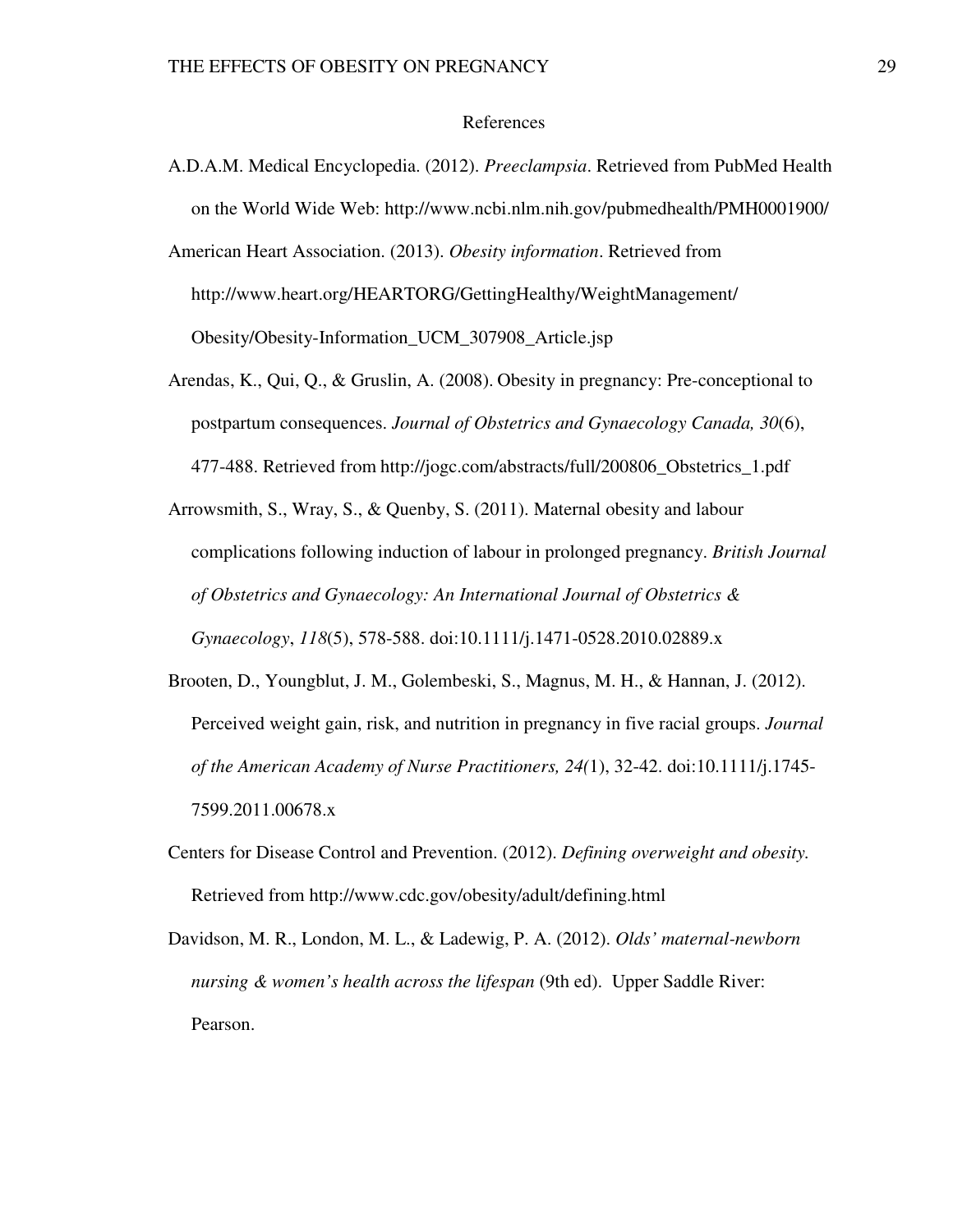- Denison, F., Price, J., Graham, C., Wild, S., & Liston, W. (2008). Maternal obesity, length of gestation, risk of postdates pregnancy and spontaneous onset of labour at term. *British Journal of Obstetrics and Gynaecology: An International Journal of Obstetrics & Gynaecology, 115*(6), 720-725.
- Ezeanochie, M. C., Ande, A. B., & Olagbuji, B. N. (2011). Maternal obesity in early pregnancy and subsequent pregnancy outcome in a Nigerian population. *African Journal of Reproductive Health*, *15*(4), 55-59.
- Gilbert, E. S. (2011). *Manual of high risk pregnancy & delivery* ( $5<sup>th</sup>$  ed), St. Louis, MO: Elsevier Mosby.
- Guelinckx, I., Devlieger, R., Beckers, K., & Vansant, G. (2008). Maternal obesity: Pregnancy complications, gestational weight gain, and nutrition. *Obesity Reviews, 9*(2), 140-150. doi: 10.1111/j.1467-789X.2007.00464.x
- Herring, S., Platek, D., Elliott, P., Riley, L., Stuebe, A., & Oken, E. (2010). Addressing obesity in pregnancy: What do obstetric providers recommend? *Journal of Women's Health (15409996)*, *19*(1), 65-70. doi:10.1089/jwh.2008.1343
- Huppertz, B. (2008). Placental origins of preeclampsia: Challenging the current hypothesis. *Hypertension: Journal of the American Heart Association, 51,* 970-975. doi: 10.1161/HYPERTENSIONAHA.107.107607
- Hywood, A. (2012). Phytotherapy for polycystic ovarian syndrome. *Australian Journal of Herbal Medicine, 24*(3), 81-86. Retrieved from http://web.a.ebscohost.com.ez proxy.liberty.edu:2048/ehost/pdfviewer/pdfviewer?sid=fb9d1eb0-58f7-430a-acbf- 883cd8399908%40sessionmgr4004&vid=12&hid=4214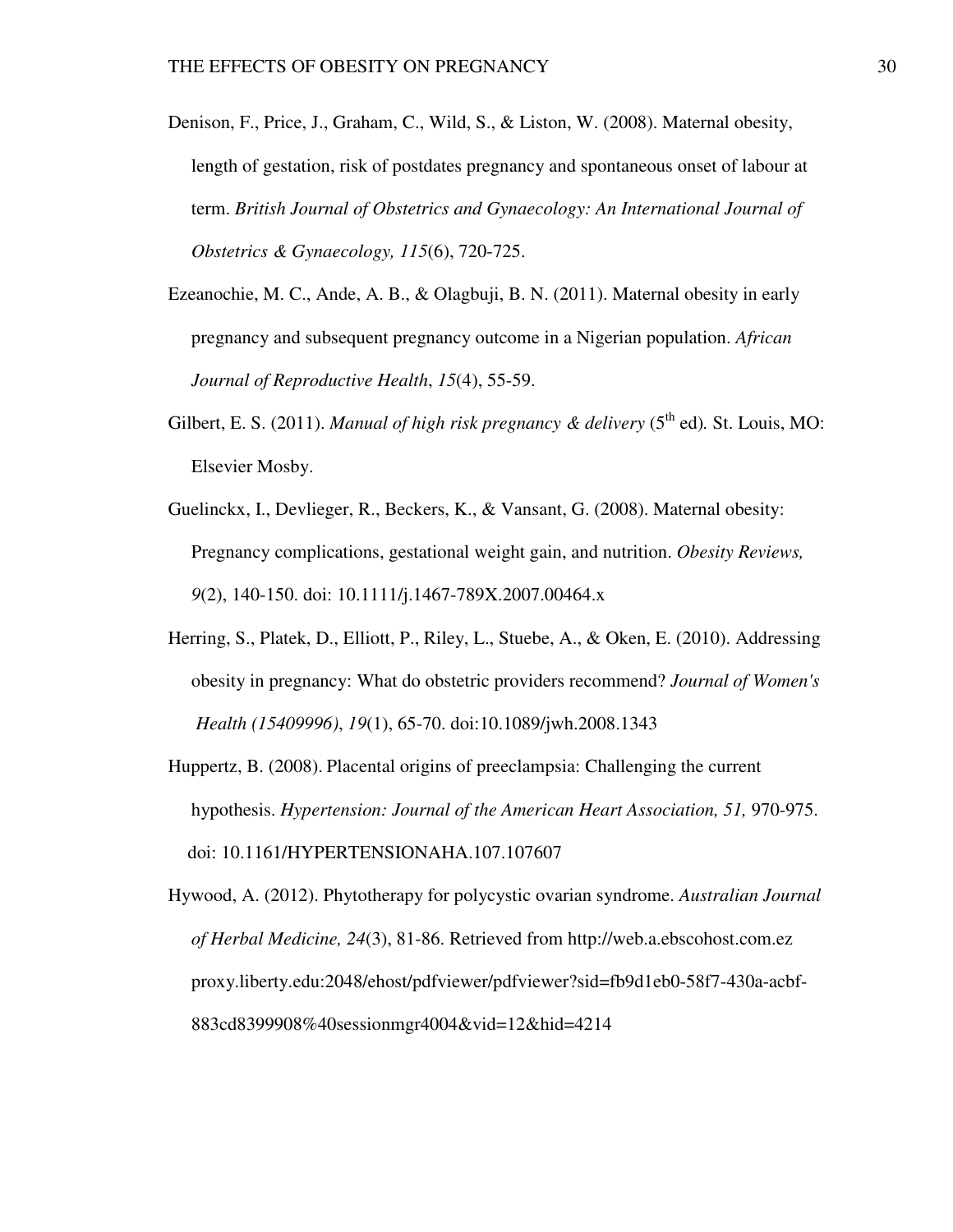Johns Hopkins Medicine. (2008). *Infertility defined*. Retrieved from http://www.hopkinsmedicine.org/fertility/conditions/infertility\_defined.html

- Keely, A., Gunning, M., & Denison, F. (2011). Maternal obesity in pregnancy: Women's understanding of risks. *British Journal of Midwifery*, *19*(6), 364-369.
- Kennedy, D., & Koren, G. (2012). Identifying women who might benefit from higher doses of folic acid in pregnancy. *Canadian Family Physician, 58(*4), 394-397. Retrieved from http://www.ncbi.nlm.nih.gov/pmc/articles/PMC3325450/
- Khazaezadeh, N., Pheasant, H., Bewley, S., Mohiddin, A., & Oteng-Ntim, E. (2011). Using service-users' views to design a maternal obesity intervention. *British Journal of Midwifery, 19(*1), 49-56. Retrieved from http://web.a.ebscohost.com.ezproxy. liberty.edu:2048/ehost/pdfviewer/pdfviewer?sid=fb9d1eb0-58f7-430a-acbf- 883cd8399908%40sessionmgr4004&vid=28&hid=4214
- Kohnle, D. (2013). *Macrosomia.* Retrieved from

http://pediatrics.med.nyu.edu/conditions-we-treat/conditions/macrosomia

- Kominiarek, M., Vonderheid, S., & Endres, L. (2010). Maternal obesity: Do patients understand the risks? *Journal of Perinatology*, *30*(7), 452-458. doi:10.1038/jp.2010.52
- Kristensen, J., Vestergaard, M., Wisborg, K., Kesmodel, U., & Secher, N. (2005). Pre pregnancy weight and the risk of stillbirth and neonatal death. *British Journal of Obstetrics & Gynaecology: An International Journal of Obstetrics & Gynaecology*, *112*(4), 403-408.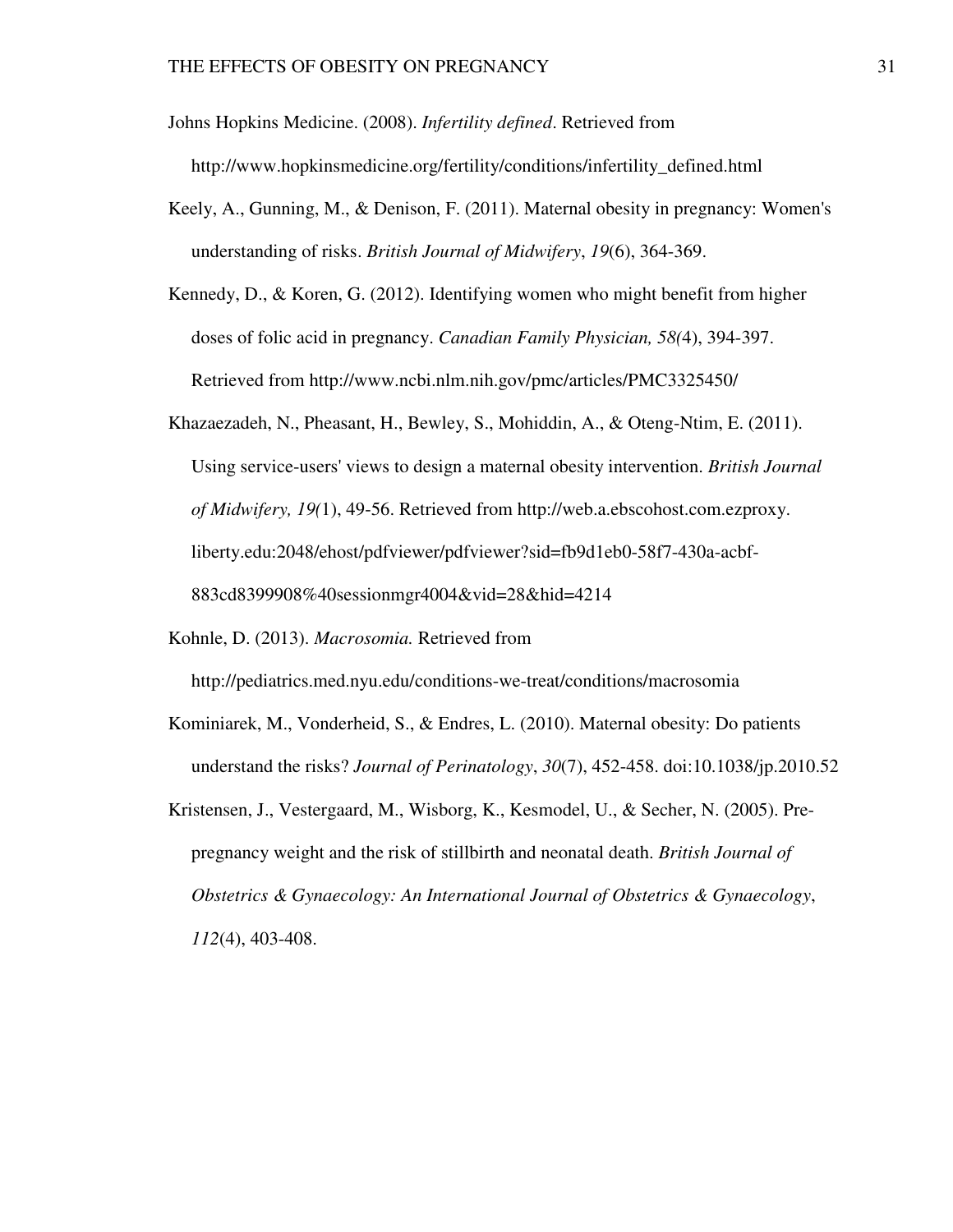- Lam, P., Johnson, I., & Raine-Fenning, N. (2009). Endometrial blood flow is impaired in women with polycystic ovarian syndrome who are clinically hyperandrogenic. *Ultrasound in Obstetrics & Gynecology, 34*(3), 326-334. doi:10.1002/uog.7314
- Martin, J. N. (n.d.). *Eat right during pregnancy.* The American Congress of Obstetricians and Gynecologists. Retrieved from http://pause.acog.org/president/eat-right-during pregnancy
- Maxwell, C., & Glanc, P. (2011). Imaging and obesity: A perspective during pregnancy. *American Journal of Roentgenology, 196*(2), 311-319. doi:10.2214/AJR.10.5849
- Mayo Clinic. (2011). *Gestational diabetes.* Retrieved from http://www.mayoclinic.org/ diseases-conditions/gestational-diabetes/basics/complications/con-20014854?p=1
- Nobbs, S., & Crazier, K. (2011). Wound management in obese women following caesarean section. *British Journal of Midwifery, 19*(3), 150-156. Retrieved from http://web.a.ebscohost.com.ezproxy.liberty.edu:2048/ehost/pdfviewer/pdfviewer? sid=dded5bf4-fcfc-4d5e-a5ae-a7b9a96a076d%40sessionmgr4004&vid=6&hid=4112
- Nur Laila, O., Nor Aliza, A.G., Ismail, M.P., Zaki, N.M., & Shukri Othman, O. (2012). The factors associated with the incidence of hypertensive disorders among obese pregnant women in Hospital Universiti Sains Malaysia. *International Medical Journal*, *19*(1), 39-41.
- Office of Women's Health. (2012). *Overweight, obesity, and weight loss fact sheet.* Retrieved from http://www.womenshealth.gov/publications/our publications/fact-sheet/overweight-weight-loss.html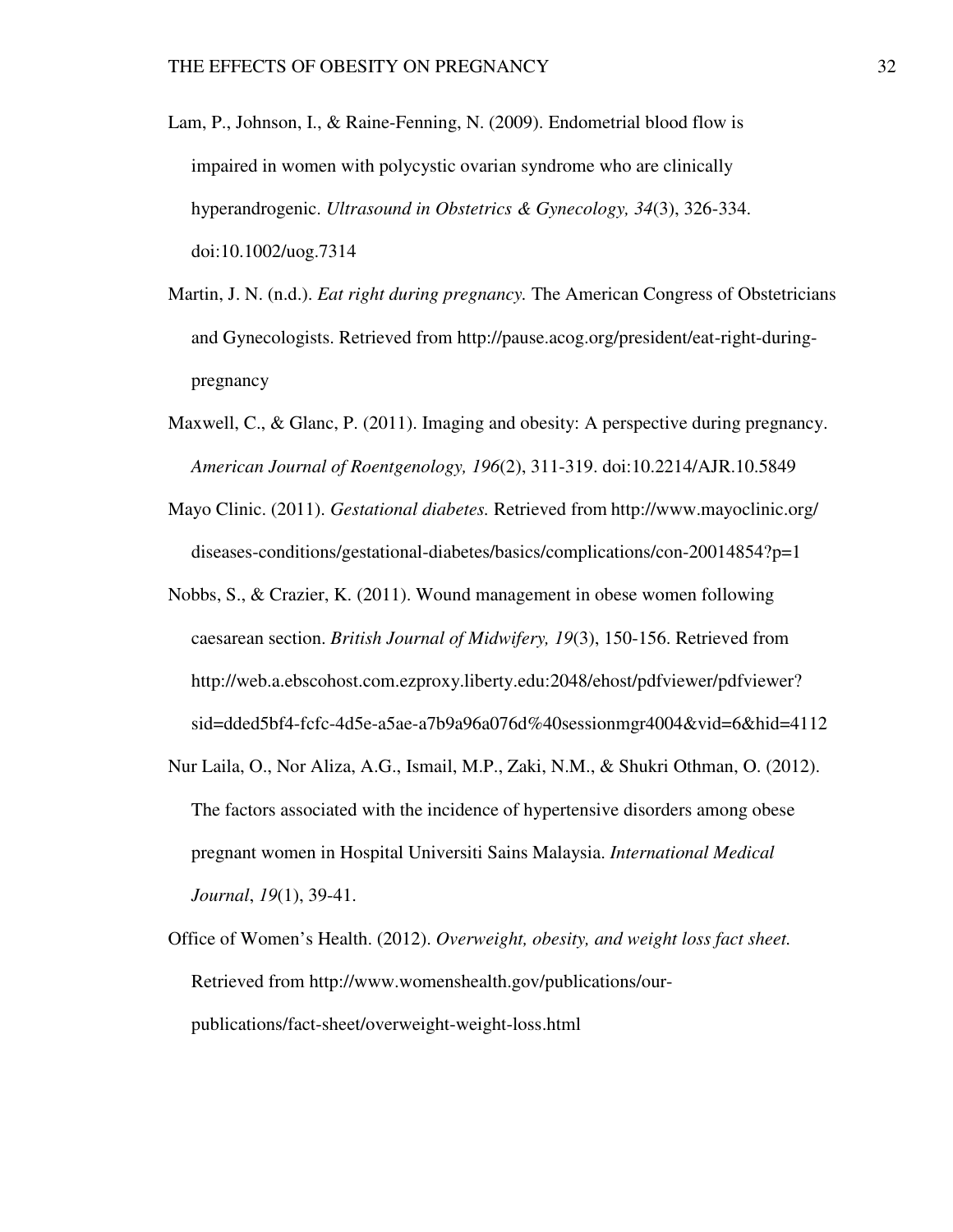- Pandey, S. & Bhattacharya, S. (2011). Obesity and Miscarriage. In M. Arora, S. Bhattacharya, & V. Kumari (Eds.), *World clinics obstetrics and gynecology: Recurrent miscarriage* (pp. 41-45). New Delhi, India: Jaypee Brothers Medical Publishers. Retrieved from http://books.google.com/books?hl=en &lr=&id=nUb1w2tjjTAC&oi=fnd&pg=PA41&dq=obesity+and+miscarriage&ots=N l0nkLnGNe&sig=XHllf4ayovtbYNUXgZjvOA8eAcA#v=onepage&q=obesity%20 and%20miscarriage&f=false
- Phillips, F. (2012). Obesity in pregnancy. *Practice Nurse*, *42*(6), 32-37.
- Preeclampsia Foundation. (n.d.). *Cause of preeclampsia.* Retrieved from http://www.preeclampsia.org/research-top/cause-of-preeclampsia
- Richards, J., & Mousseau, A. (2012). Community-based participatory research to improve preconception health among Northern Plains American Indian adolescent women. *American Indian & Alaska Native Mental Health Research: The Journal of the National Center, 19*(1), 154-185. Retrieved from http://web.a.ebscohost.com.ez proxy.liberty.edu:2048/ehost/pdfviewer/pdfviewer?sid=fb9d1eb0-58f7-430a-acbf- 883cd8399908%40sessionmgr4004&vid=26&hid=4214
- Rosenberg, T., Garbers, S., Lipkind, H., & Chiasson, M. (2005). Maternal obesity and diabetes as risk factors for adverse pregnancy outcomes: Differences among 4 racial/ethnic groups. *American Journal of Public Health*, *95*(9), 1545-1551. doi:10.2105/AJPH.2005.065680
- Sarwer, D. B., Allison, K.C., Gibbons, L.M., Markowitz, J.T., & Nelson, D.B. (2006). Pregnancy and obesity: A review and agenda for future research*. Journal of Women's Health, 15*(6), 720-733.